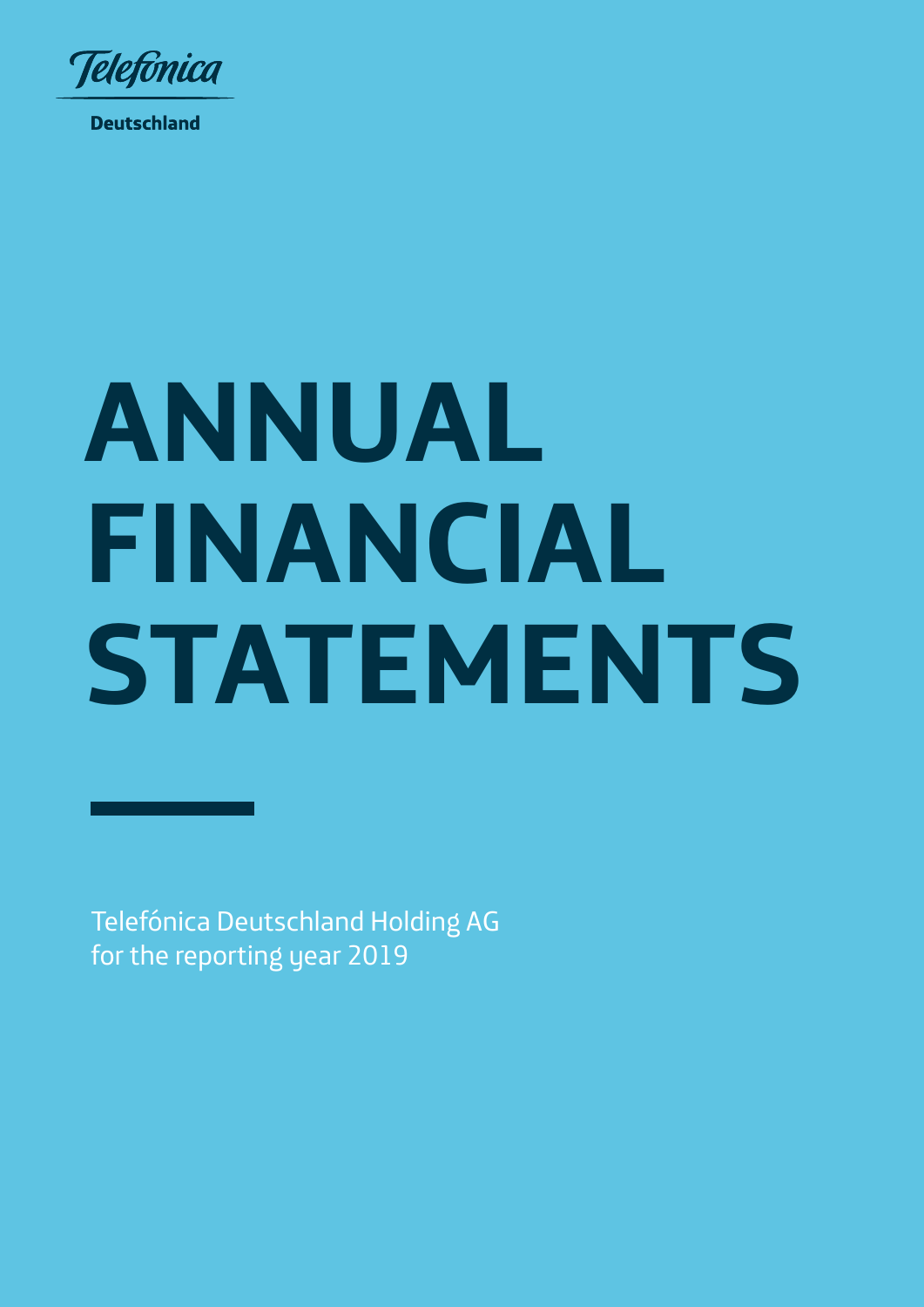# **CONTENTS**

P. 02–29

- **02 Reference to the Combined Management Report of Telefónica Deutschland Holding AG**
- **03 Annual Financial Statements**
- **20 Declaration of the Statutory Representatives**
- **21 Auditor's Report**
- **26 Glossary**
- **29 Imprint**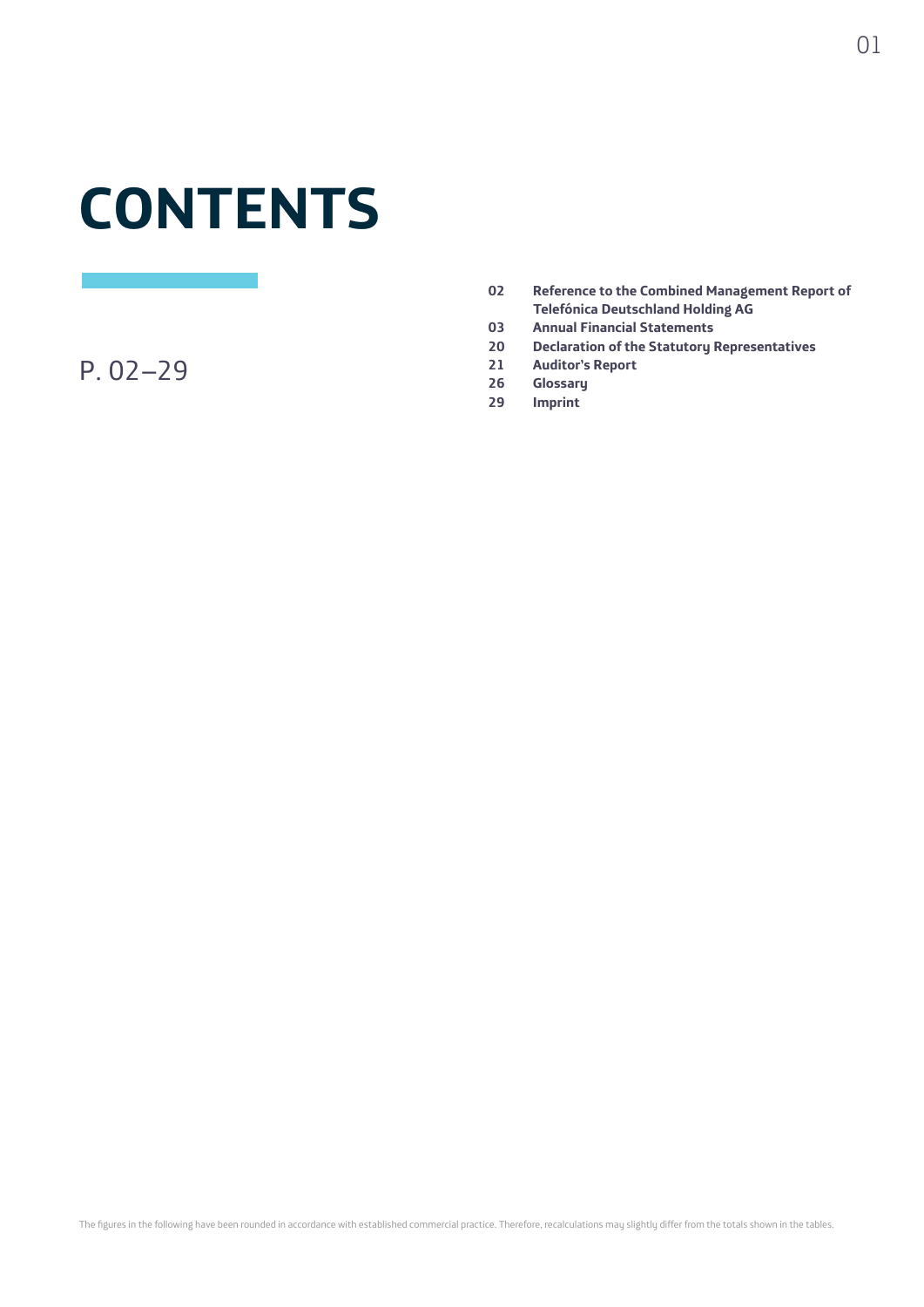# **REFERENCE TO THE COMBINED MANAGEMENT REPORT OF TELEFÓNICA DEUTSCHLAND HOLDING AG**

The Management Report of Telefónica Deutschland Holding AG and the Group Management Report have been combined in accordance with section 315 (5) German Commercial Code (HGB) in conjunction with section 298 (2) HGB and published in the Telefónica Deutschland Annual Report 2019 of the Group. The Annual Financial Statements and the Management Report of Telefónica Deutschland Holding AG for financial year 2019, which is combined with the Group Management Report, will be submitted to the operator of the German Federal Gazette and published in the Federal Gazette. The Annual Financial Statements of Telefónica Deutschland Holding AG and the Annual Report of the Group for financial year 2019 are also available on the internet at:

**www.telefonica.de/investor-relations-en/annual-report**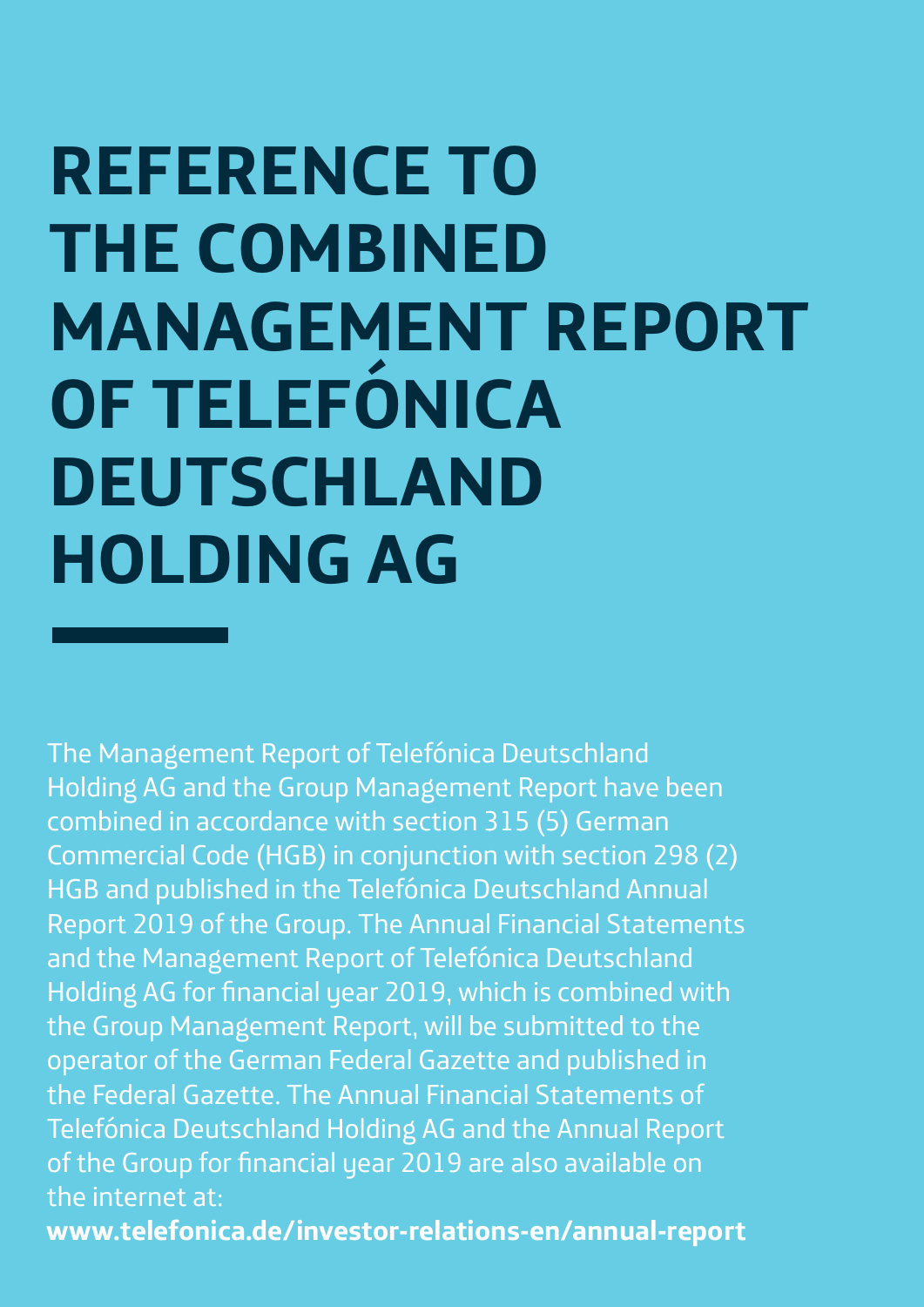# **ANNUAL FINANCIAL STATEMENTS**

for the Financial Year 2019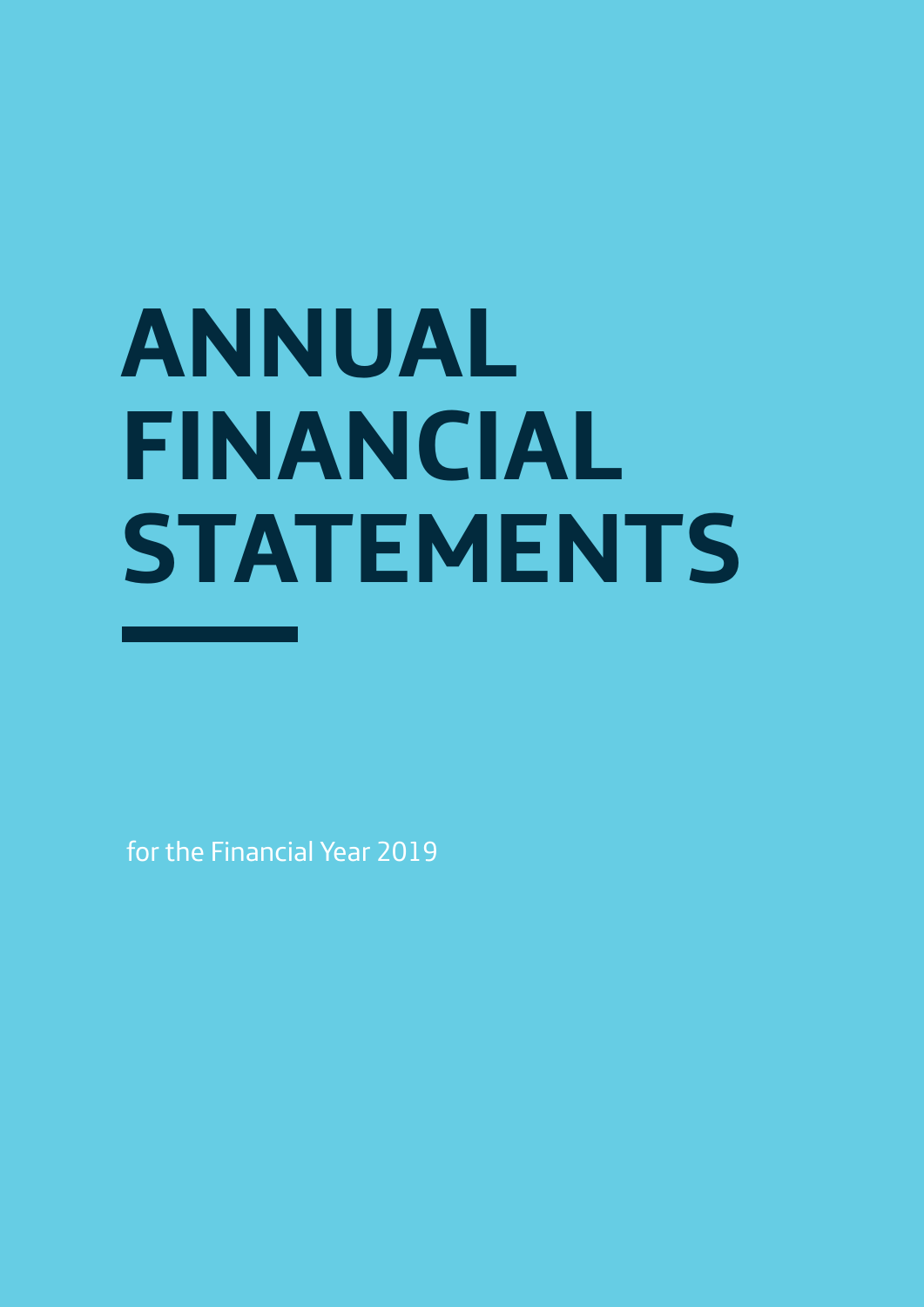# **BALANCE SHEET**

#### As of 31 December

| (in EUR)                                 | 2019                 | 2018             |
|------------------------------------------|----------------------|------------------|
| <b>Assets</b>                            |                      |                  |
| A) Fixed assets                          |                      |                  |
| Financial assets                         |                      |                  |
| Investments in affiliated companies      | 8,547,241,422.45     | 9,350,371,270.56 |
|                                          | 8, 547, 241, 422. 45 | 9,350,371,270.56 |
| <b>B) Current assets</b>                 |                      |                  |
| l. Receivables and other assets          |                      |                  |
| 1. Receivables from affiliated companies | 135,622,814.92       | 9,325,129.73     |
| 2. Other assets                          | 14,280.00            | 6,816.05         |
|                                          | 135,637,094.92       | 9,331,945.78     |
| II. Cash in hand, cash at bank           | 0.00                 | 38,465.83        |
|                                          | 135,637,094.92       | 9,370,411.61     |
| C) Prepaid expenses                      | 157,440.69           | 144,642.83       |
| <b>Total assets</b>                      | 8,683,035,958.06     | 9,359,886,325.00 |

#### As of 31 December

| (in EUR)                                                                                             | 2019             | 2018             |
|------------------------------------------------------------------------------------------------------|------------------|------------------|
| <b>Equity and Liabilities</b>                                                                        |                  |                  |
| A) Equity                                                                                            |                  |                  |
| I. Subscribed capital                                                                                | 2,974,554,993.00 | 2,974,554,993.00 |
| II. Additional paid-in capital                                                                       | 4,832,539,244.82 | 4,832,539,244.82 |
| III. Retained earnings                                                                               | 14,083.91        | 14,083.91        |
| Legal reserve                                                                                        | 14,083.91        | 14,083.91        |
| IV. Balance sheet profit                                                                             | 737,379,114.26   | 1,542,382,293.55 |
|                                                                                                      | 8,544,487,435.99 | 9,349,490,615.28 |
| <b>B) Provisions</b>                                                                                 |                  |                  |
| 1. Provisions for pensions and similar obligations                                                   | 2,902,683.00     | 2,906,048.00     |
| 2. Other provisions                                                                                  | 4,913,596.42     | 5,264,884.62     |
|                                                                                                      | 7,816,279.42     | 8,170,932.62     |
| C) Liabilities                                                                                       |                  |                  |
| 1. Trade payables                                                                                    | 47.176.10        | 43,051.78        |
| - thereof with a remaining term of up to one year EUR 47,176.10 (previous year EUR 43,051.78)        |                  |                  |
| 2. Liabilities to related parties                                                                    | 54,305,455.61    | 1,729,073.57     |
| - thereof with a remaining term of up to one year EUR 53,690,992.72 (previous year EUR 1,598,278.97) |                  |                  |
| - thereof with a remaining term of more than one year EUR 614,462.89 (previous year EUR 130,794.60)  |                  |                  |
| 3. Other liabilities                                                                                 | 76,379,610.94    | 452,651.75       |
| - thereof with a remaining term of up to one year EUR 76,379,610.94 (previous year EUR 452,651.75)   |                  |                  |
| - thereof from taxes EUR 76,159,349.29 (previous year EUR 322,170.35)                                |                  |                  |
|                                                                                                      | 130,732,242.65   | 2,224,777.10     |
| <b>Total Equity and Liabilities</b>                                                                  | 8,683,035,958.06 | 9,359,886,325.00 |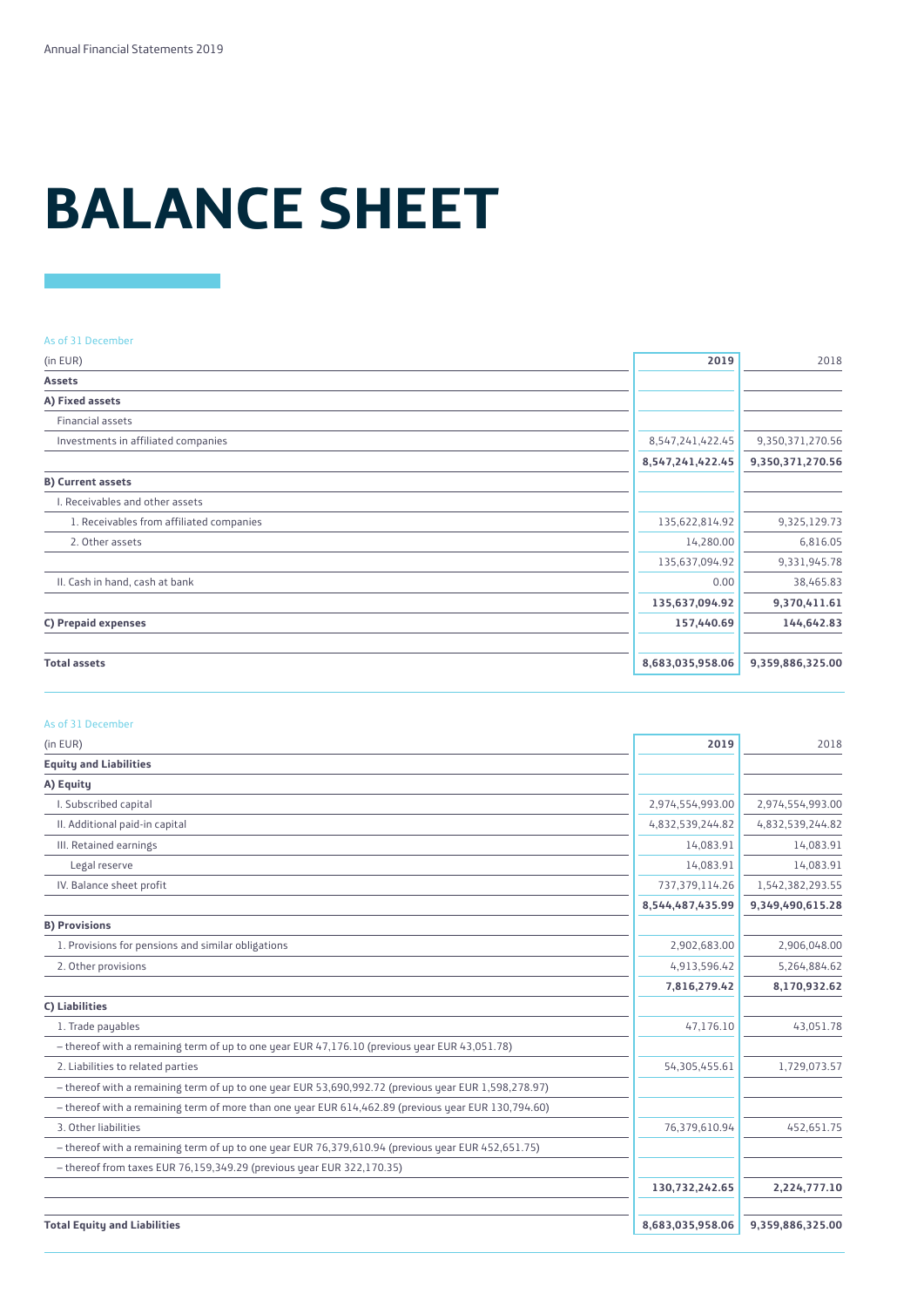### **INCOME STATEMENT**

#### 1 January to 31 December

| (in EUR)                                                                          | 2019             | 2018             |
|-----------------------------------------------------------------------------------|------------------|------------------|
| 1. Revenues                                                                       | 10,620,148.32    | 9,754,516.77     |
| 2. Other operating income                                                         | 497,949.79       | 348,036.28       |
| - thereof from currency conversion EUR 146.12 (previous year EUR 1,391.45)        |                  |                  |
| 3. Personnel expenses                                                             | (8,574,598.04)   | (7,570,768.70)   |
| a) Salaries and wages                                                             | (8, 115, 134.24) | (7, 143, 726.28) |
| b) Social security contributions and expenses for pensions and other benefits     | (459, 463.80)    | (427, 042.42)    |
| - thereof for retirement pensions EUR -399,224.54 (previous year EUR -368,063.72) |                  |                  |
| 4. Other operating expenses                                                       | (4, 165, 464.69) | (4,015,456.12)   |
| - thereof from currency conversion EUR -451.62 (previous year EUR -2,575.43)      |                  |                  |
| 5. Other interest and similar income                                              | 0.00             | 2,337.00         |
| 6. Interest and similar expenses                                                  | (251,054.50)     | (270, 354, 50)   |
| - thereof from accumulation EUR -249,205.00 (previous year EUR -239,149.00)       |                  |                  |
| 7. Income taxes                                                                   | 0.00             | 12,139.75        |
| 8. Profit/(loss) after tax                                                        | (1,873,019.12)   | (1,739,549.52)   |
| 9. Other taxes                                                                    | (312.06)         | (47, 419.26)     |
| 10. Profit/(loss) for the period                                                  | (1,873,331.18)   | (1,786,968.78)   |
| 11. Profit carried forward from the previous year                                 | 739,252,445.44   | 1,544,169,262.33 |
| 12. Balance sheet profit                                                          | 737,379,114.26   | 1,542,382,293.55 |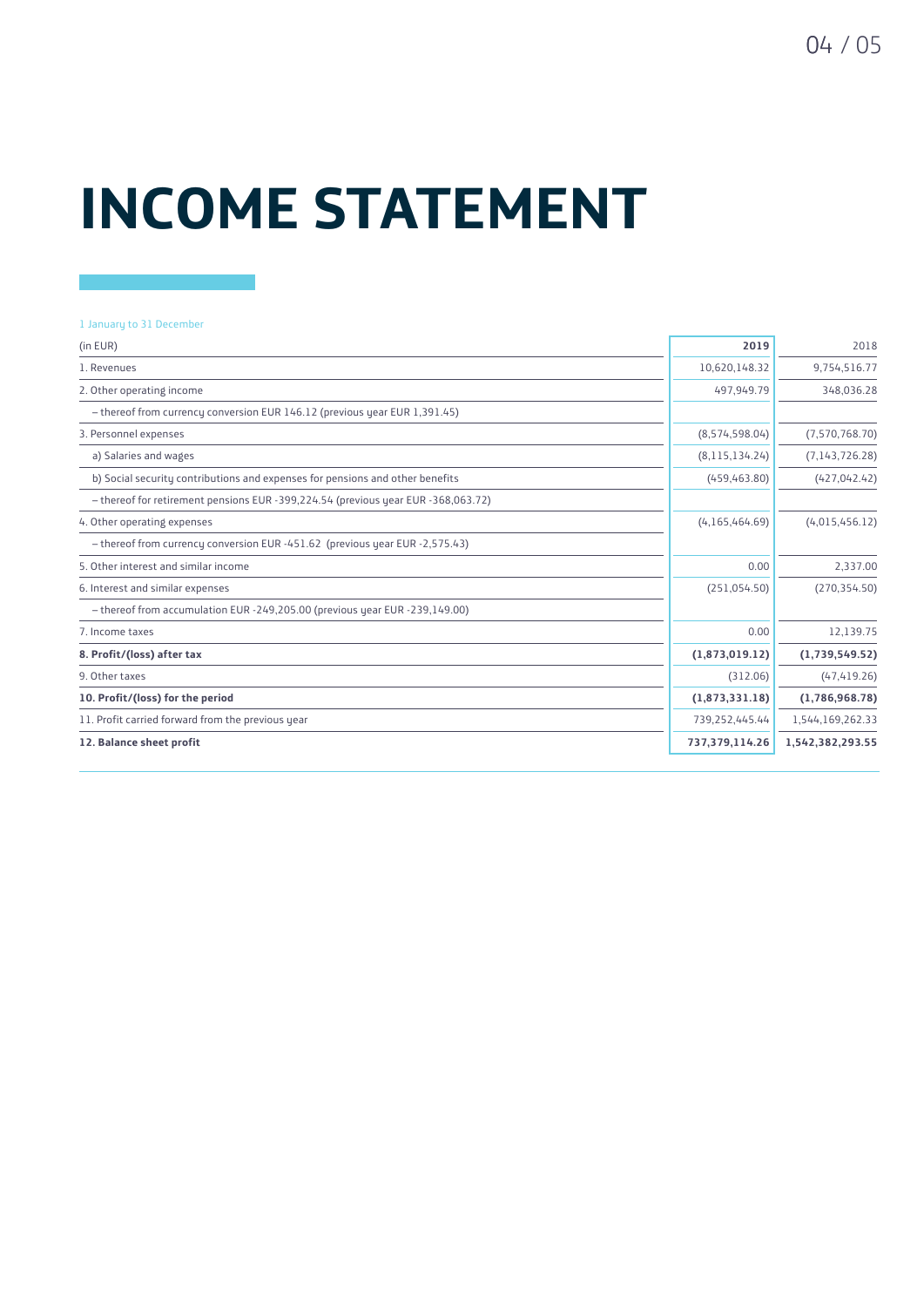# **NOTES**

### for the Financial Year 2019

### 1. General Information on the Annual Financial **Statements**

The Annual Financial Statements of Telefónica Deutschland Holding AG, Munich (hereinafter also Telefónica Deutschland), for financial year 2019 have been prepared in accordance with the regulations of the German Stock Corporation Act (AktG) and the German Commercial Code (HGB).

The financial year is the calendar year (1 January to 31 December).

The Company is registered with the Munich Local Court under HRB 201055 and is listed on the regulated market of the Frankfurt Stock Exchange. The German Securities Identification Number (WKN) is A1J5RX, the International Securities Identification Number (ISIN) is DE000A1J5RX9. The share capital of Telefónica Deutschland Holding AG as of 31 December 2019 is unchanged from the previous year at EUR 2,974,554,993. It is divided into 2,974,554,993 no-par value registered shares, each with a proportionate interest in the share capital of EUR 1.00. Each no-par value share grants one vote at the Annual General Meeting.

As of 31 December 2019, 30.8% of the shares were in free float. 69.2% were held by Telefónica Germany Holdings Limited, Slough, United Kingdom (Telefónica Germany Holdings Limited), an indirect wholly owned subsidiary of Telefónica, S.A., Madrid, Spain (Telefónica, S.A.). According to a press release of Koninklijke KPN N.V. dated 13 June 2019, all shares held by Koninklijke KPN N.V. in Telefónica Deutschland Holding AG have been sold.

Telefónica Deutschland Holding AG is the parent company of the Telefónica Deutschland Group. The Telefónica Deutschland Group comprises Telefónica Deutschland and its subsidiaries as well as joint operations (together hereinafter also referred to as the Telefónica Deutschland Group).

It is included in the Consolidated Financial Statements of the ultimate parent company, Telefónica, S.A., Madrid, Spain (Telefónica, S.A.; its group: the Telefónica, S.A. Group). The direct parent company of the Telefónica Deutschland Group is Telefónica Germany Holdings Limited, a wholly-owned subsidiary of O2 (Europe) Limited, Slough, United Kingdom (O2 (Europe) Limited), and an indirect subsidiary of Telefónica, S.A. The companies of the Telefónica, S.A. Group are related parties, as Telefónica, S.A. controls the Telefónica Deutschland Group.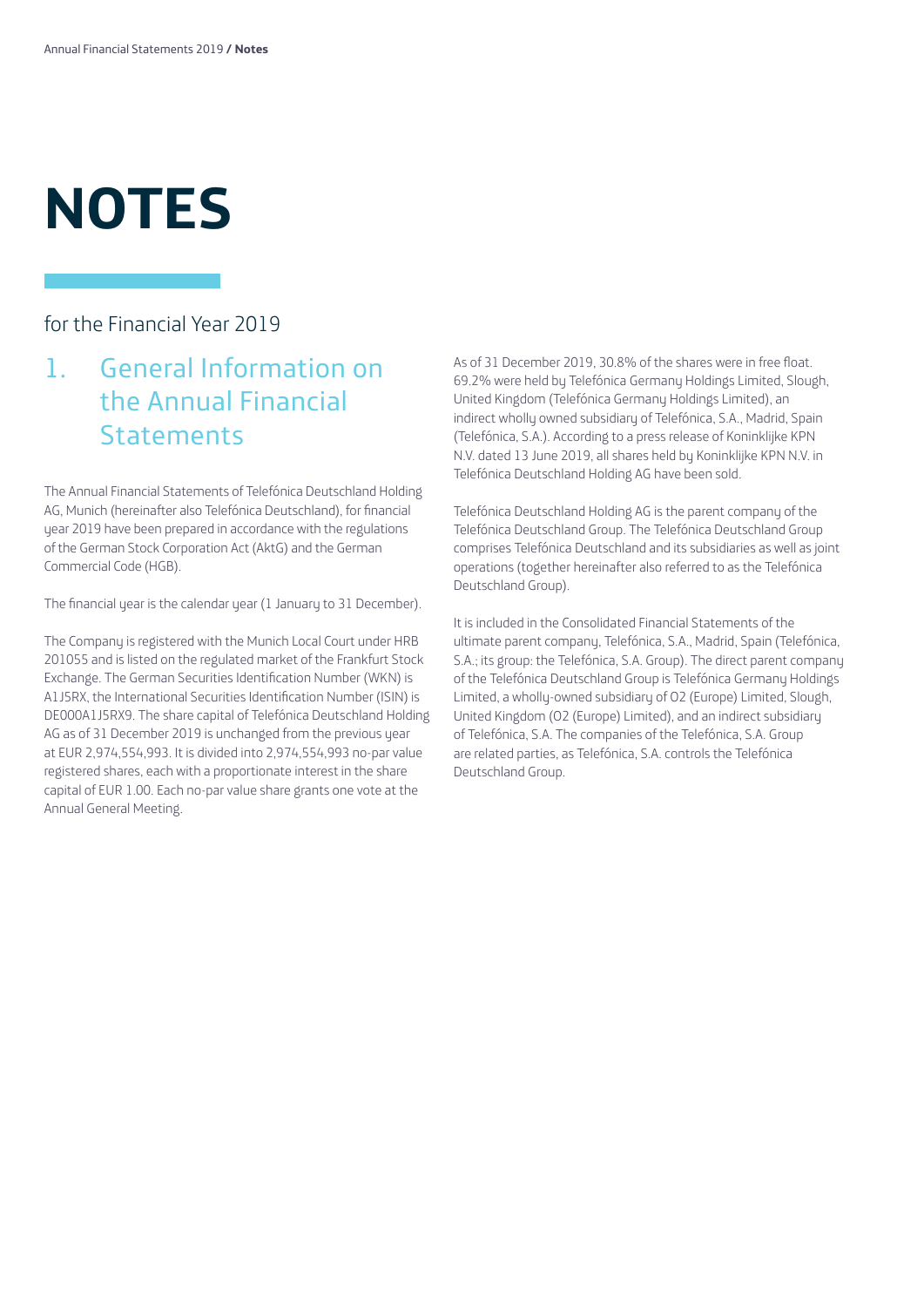As of 31 December 2019, the companies of the Telefónica Deutschland Group were organised as shown in the following organisation chart:



Unless stated otherwise, the ownership interests amount to 100%.

The Telefónica Germany GmbH & Co. OHG acquired Tarifhaus AG on 30 October 2019. In a second step, Tarifhaus AG was merged into Telefónica Germany GmbH & Co. OHG. The merger became effective upon entry in the commercial register of Telefónica Germany GmbH & Co. OHG on 18 November 2019. The transaction was not significant from the point of view of Telefónica Deutschland Holding AG's annual financial statements.

As of the balance sheet date, Telefónica Deutschland is classified a large corporation in accordance with section 267 (3) sentence 2 HGB. The income statement was prepared in accordance with section 275 (2) HGB using the total cost method.

The figures in the following have been rounded in accordance with established commercial practice. Therefore, recalculations may slightly differ from the totals shown in the tables.

Since 1 January 2019, Telefónica Deutschland Holding AG has been the controlling company for an extended group of controlled companies of the Telefónica Deutschland Holding AG fiscal unity for value-added tax (VAT) purposes.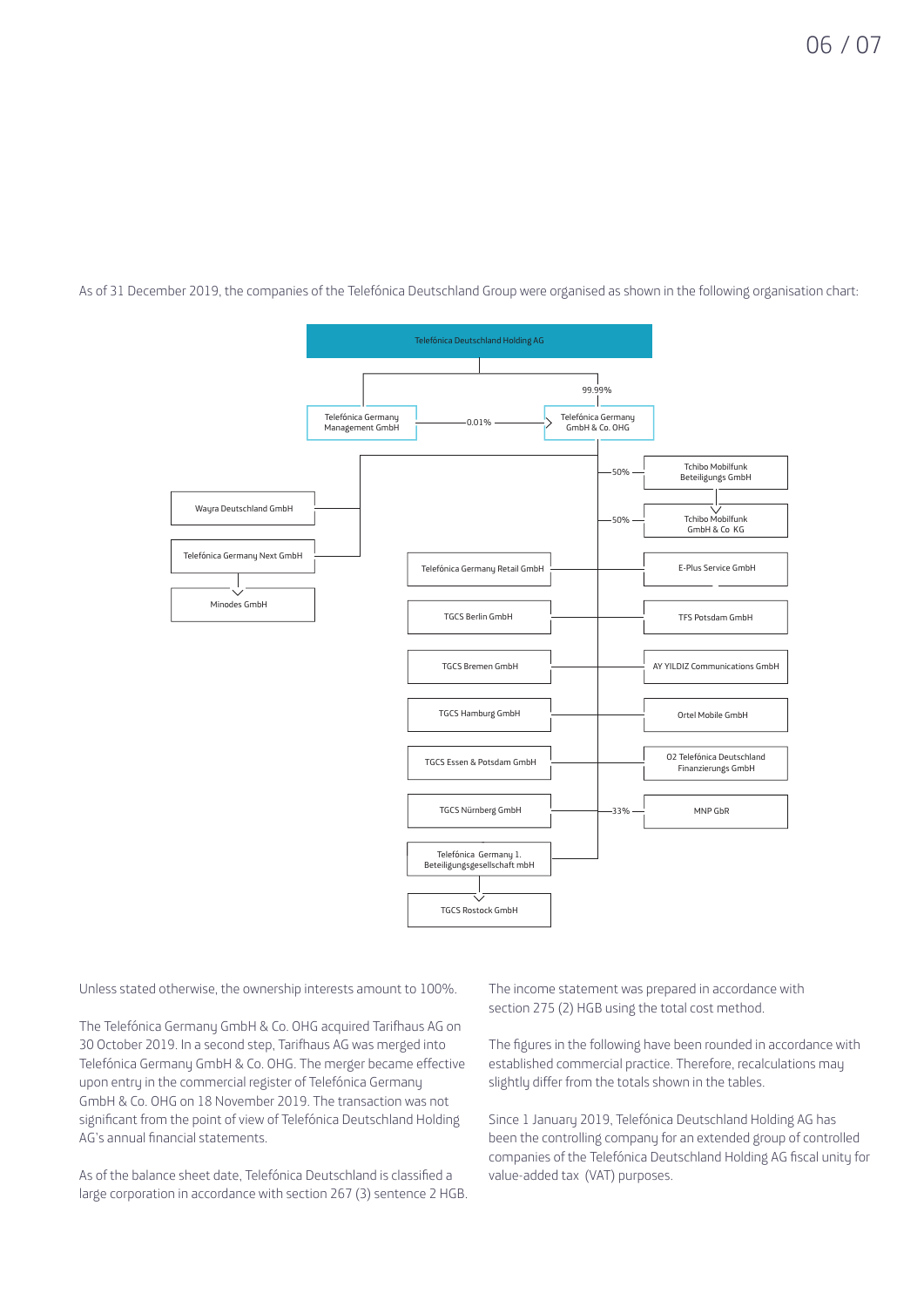#### Annual General Meeting and dividend payment

The Annual General Meeting for the 2018 financial year was held on 21 May 2019. In addition to the presentation of the Annual Financial Statements and Consolidated Financial Statements of Telefónica Deutschland, a dividend payment of EUR 0.27 per entitled share, totalling EUR 803,129,848.11, was approved.

Resolutions were also adopted to elect Maria Garcia-Legaz Ponce and Pablo de Carvajal González as shareholder representatives to the Company's Supervisory Board, to cancel the Conditional Capital 2014/I and to create new Conditional Capital 2019/I. As a result, the share capital of Telefónica Deutschland Holding AG remains conditionally increased by up to EUR 558,472,700 by issuing up to 558,472,700 new non-par value registered shares.

#### Agreement on the remuneration of management services

Telefónica Deutschland Holding AG has concluded agreements with Telefónica Germany GmbH & Co. OHG, Munich, (hereinafter also referred to as OHG) and Telefónica Germany Management GmbH, Munich. The agreements include the obligation to provide management services for Telefónica Germany GmbH & Co. OHG and for Telefónica Germany Management GmbH. Telefónica Germany GmbH & Co. OHG reimburses the cost of remuneration of the members of the Management Board as well as other administrative expenses. In addition, Telefónica Germany GmbH & Co. OHG and Telefónica Germany Management GmbH each reimburse Telefónica Deutschland Holding AG a flat fee of EUR 30 thousand per quarter. The total reimbursement amount is included in the company's revenues.

### 2. Accounting Policies

The accounting policies applied in the preparation of the Annual Financial Statements as of 31 December 2019 are in accordance with the regulations of sections 242 to 256a and 264 to 288 of the HGB and the relevant regulations of the German Stock Corporation Act (AktG). The accounting policies are unchanged compared to the previous year.

Financial assets are measured at historical acquisition cost less the required impairment losses in order to be recognised at the lower fair value as of the balance sheet date. If the reasons for the impairment losses no longer exist, impairment losses are reversed in accordance with section 253 (5) sentence 1 HGB.

Receivables, other assets and cash and cash equivalents are recognised at their nominal value. Appropriate impairments have been made for all risk positions.

Prepaid expenses are expenses prior to the balance sheet date which represent expenses for a specific period after this date.

Provisions for pensions are measured on the basis of actuarial calculations using the projected unit credit method, taking into account the 2018 G mortality tables of Prof. Dr Heubeck. Provisions for pensions and similar obligations are discounted at a flat rate using the average market interest rate of the past ten years published by the Deutsche Bundesbank, which is based on an assumed remaining term of 15 years (section 253 (2) sentence 2 HGB). This interest rate is 2.71% (2017: 3.21%). The provisions for pensions and similar obligations are calculated on the basis of annual pension increases of 1.75% (2018: 1.75%) and a fluctuation rate of 17.00% (2018: 17.00%) is assumed. Wage and salary increases did not have to be considered.

The assets serving solely to meet the retirement obligations, which are excluded from access by all other creditors (plan assets within the meaning of section 246 (2) sentence 2 HGB), are offset against the provisions at their fair value. As there is no active market on the basis of which the market price can be determined, the amortised costs are carried forward in accordance with the strict lower of cost or market principle pursuant to section 253 (4) HGB (section 255 (4) sentence 3 HGB). The amortised cost of reinsurance claims and thus the fair value within the meaning of section 255 (4) sentence 4 HGB correspond to the so-called cover capital as per the business plan of the insurance policy plus any credit balance from contribution refunds (so-called irrevocably granted profit participation).

Effects on income from a change in the discount rate are recognised in the financial result.

In order to satisfy the indirect pension obligations, funds are invested and managed by the provident fund ProFund Unabhängige Gruppen-Unterstützungskasse e.V. These plan asset is measured at fair value. Telefónica Deutschland Holding AG makes use of the option granted in Art. 28 (1) sentence 2 EGHGB not to recognise indirect pension obligations.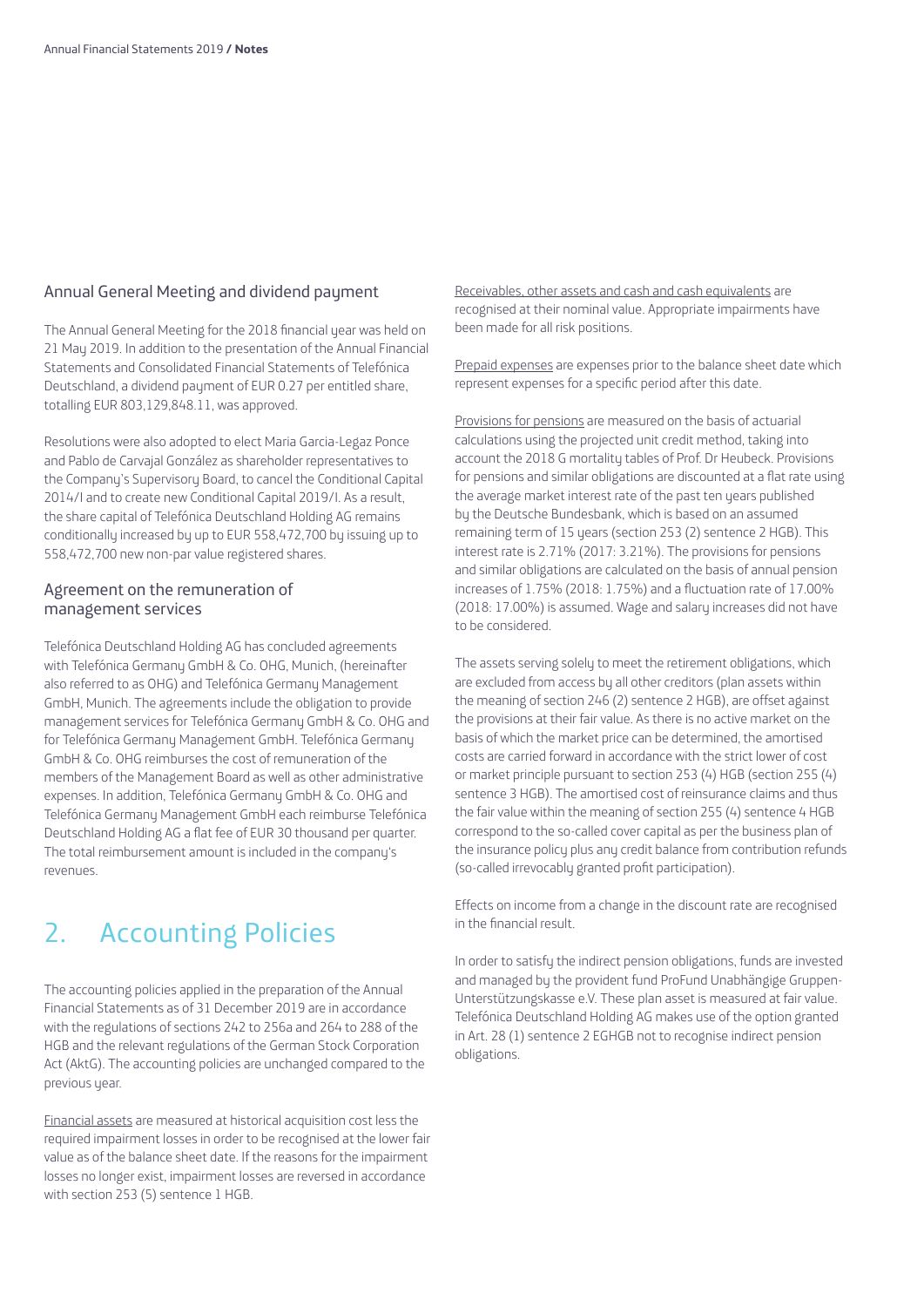Other provisions take into account all recognisable risks and contingent obligations and are recognised in the amount required according to reasonable commercial judgement. Discounting in accordance with section 253 (2) HGB is not necessary.

Liabilities are recognised at their settlement amount. Liability items denominated in the currencies of countries outside the European Monetary Union are translated at the mean spot exchange rate as of the balance sheet date in accordance with section 256a HGB.

Deferred taxes are calculated on the basis of temporary or quasi-permanent differences between the carrying amounts of assets, liabilities and prepaid expenses under commercial law and their tax recognition, or on the basis of tax loss carry forwards, using the tax rates applicable to the individual companies at the time the differences are reduced, rather than discounting them. Deferred tax assets and liabilities are offset. Deferred tax assets are not capitalised due to the exercise of the recognition option available in section 274 (1) sentence 2 HGB.

### 3. Notes to the Balance Sheet

#### Financial assets

Investments in affiliated companies relate in the amount of EUR 8,536,811 thousand (2018: EUR 9,339,941 thousand) to the shares in Telefónica Germany GmbH & Co. OHG, Munich, of which the Company is the personally liable shareholder. The decrease in the carrying amount of the investment in Telefónica Germany GmbH & Co. OHG results from the withdrawal by Telefónica Deutschland of a total of EUR 803,130 thousand on the basis of a shareholders' resolution dated 6 May 2019 in accordance with section 4 (3) of the shareholders' agreement.

As in the previous period, a carrying amount of EUR 10,430 thousand relates to the shares in Telefónica Germany Management GmbH, Munich.

For further information, please refer to the enclosed statement of changes in fixed assets.

| Historical acquisition costs |                          |                  |                   |
|------------------------------|--------------------------|------------------|-------------------|
| As of 1 January              |                          |                  | As of 31 December |
| 2019                         | Additions                | <b>Disposals</b> | 2019              |
|                              |                          |                  |                   |
| 9,350,371                    | $\overline{\phantom{0}}$ | 803.130          | 8,547,241         |
| 9,350,371                    | $\overline{\phantom{a}}$ | 803.130          | 8,547,241         |
|                              |                          |                  |                   |

|                                     |                          |                          | Accumulated depreciation |                           |
|-------------------------------------|--------------------------|--------------------------|--------------------------|---------------------------|
| (in EUR thousand)                   | As of 1 January<br>2019  | Additions                | <b>Disposals</b>         | As of 31 December<br>2019 |
| <b>Financial assets</b>             |                          |                          |                          |                           |
| Investments in affiliated companies | $\overline{\phantom{a}}$ | $\overline{\phantom{a}}$ | -                        |                           |
|                                     |                          |                          |                          |                           |

| (in EUR thousand)                   | As of 1 January<br>2019 | Carrying amount<br>As of 31 December<br>2019 |
|-------------------------------------|-------------------------|----------------------------------------------|
| <b>Financial assets</b>             |                         |                                              |
| Investments in affiliated companies | 9,350,371               | 8,547,241                                    |
|                                     | 9,350,371               | 8,547,241                                    |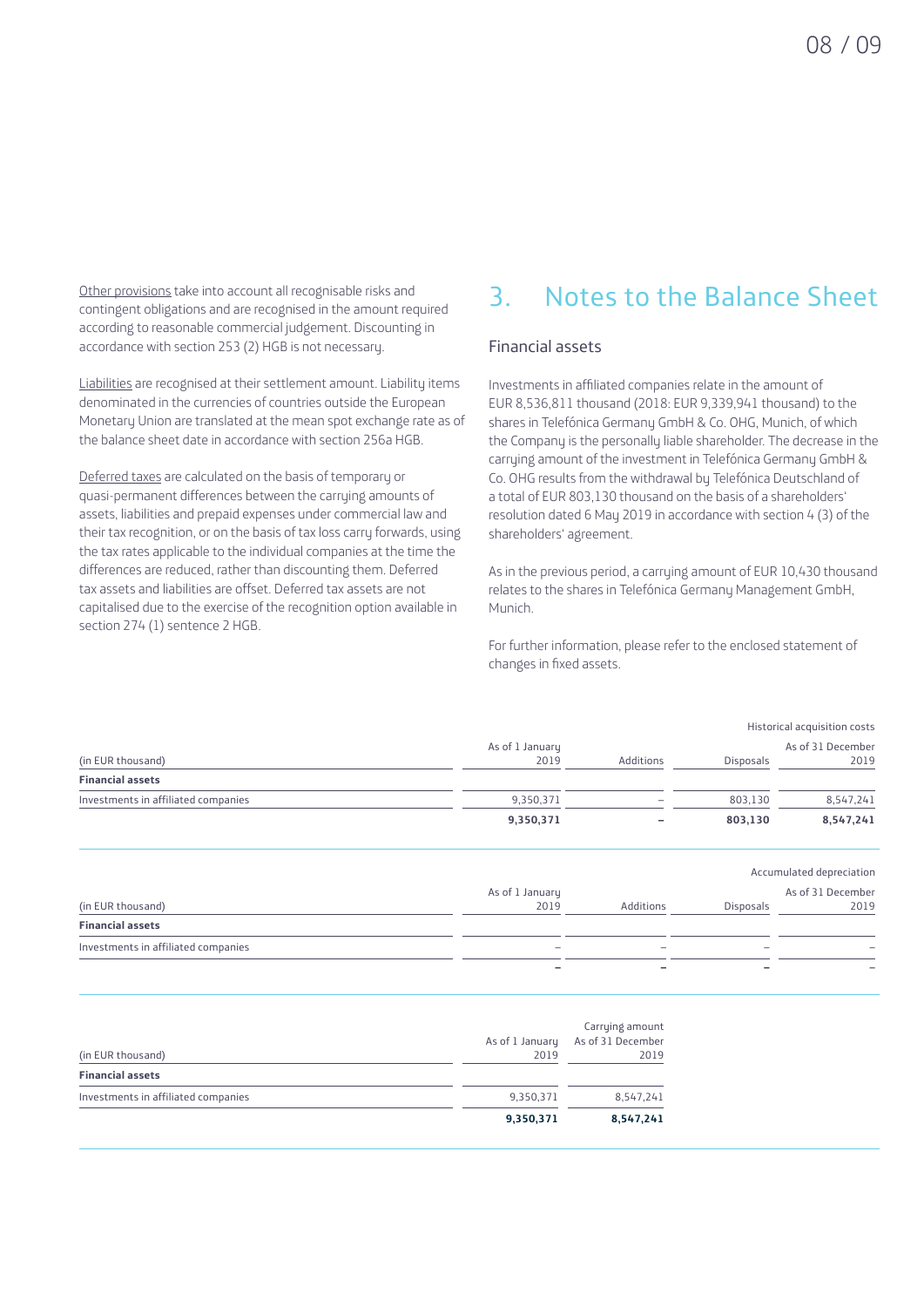#### List of shareholdings in accordance with section 285 No. 11 or No. 11a HGB

| Name, legal form, registered office                                       | Country | Share capital<br>in $%$ | Equity<br>31/12/2018<br>in EUR<br>thousand <sup>(4)</sup> | Result of the<br>financial year<br>2018 in EUR<br>thousand <sup>(4)</sup> |
|---------------------------------------------------------------------------|---------|-------------------------|-----------------------------------------------------------|---------------------------------------------------------------------------|
| AY YILDIZ Communications GmbH, Dusseldorf <sup>(3)</sup>                  | Germanu | 100                     | 5,025                                                     | $0 *$                                                                     |
| E-Plus Service GmbH, Dusseldorf <sup>(3)</sup>                            | Germanu | 100                     | 78,244                                                    | $0 *$                                                                     |
| Minodes GmbH. Berlin <sup>(3)</sup>                                       | Germany | 100                     | 4,197                                                     | $0 *$                                                                     |
| MNP GbR, Dusseldorf                                                       | Germanu | 33                      | 194                                                       | $41 -$                                                                    |
| 02 Telefónica Deutschland Finanzierungs GmbH, Munich                      | Germanu | 100                     | 25                                                        | $0 *$                                                                     |
| Ortel Mobile GmbH. Dusseldorf <sup>(3)</sup>                              | Germanu | 100                     | 5,441                                                     | $0 *$                                                                     |
| TCHIBO Mobilfunk Beteiligungs-GmbH, Hamburg                               | Germanu | 50                      | 43                                                        | $1 -$                                                                     |
| TCHIBO Mobilfunk GmbH & Co. KG, Hamburg                                   | Germany | 50                      | 10,685                                                    | $892 -$                                                                   |
| Telefónica Germany 1. Beteiligungsgesellschaft mbH, Munich <sup>(3)</sup> | Germanu | 100                     | 85,778                                                    | $0 *$                                                                     |
| Telefónica Germany GmbH & Co. OHG, Munich (1) (2)                         | Germanu | 100                     | 6,526,796                                                 | $-292,876 -$                                                              |
| Telefónica Germany Management GmbH, Munich <sup>(3)</sup>                 | Germanu | 100                     | 10,803                                                    | $46 -$                                                                    |
| Telefónica Germany Next GmbH, Munich <sup>(3)</sup>                       | Germany | 100                     | 33,425                                                    | $0 *$                                                                     |
| Telefónica Germany Retail GmbH, Dusseldorf <sup>(3)</sup>                 | Germany | 100                     | 107,050                                                   | $0 *$                                                                     |
| TFS Potsdam GmbH, Potsdam <sup>(3)</sup>                                  | Germanu | 100                     | 25                                                        | $0 *$                                                                     |
| TGCS Berlin GmbH. Dusseldorf (3)                                          | Germanu | 100                     | 1,100                                                     | $0 *$                                                                     |
| TGCS Bremen GmbH. Munich (3)                                              | Germany | 100                     | 1,525                                                     | $0 *$                                                                     |
| TGCS Essen & Potsdam GmbH, Potsdam <sup>(3)</sup>                         | Germanu | 100                     | 3,025                                                     | $0 *$                                                                     |
| TGCS Hamburg GmbH, Munich (3)                                             | Germany | 100                     | 1,775                                                     | $0 *$                                                                     |
| TGCS Nürnberg GmbH, Munich (3)                                            | Germanu | 100                     | 3,775                                                     | $0 *$                                                                     |
| TGCS Rostock GmbH, Munich (3)                                             | Germanu | 100                     | 15,342                                                    | $0 *$                                                                     |
| Wayra Deutschland GmbH, Munich (3)                                        | Germany | 100                     | 2,393                                                     | $0 *$                                                                     |

1) 99.99% Telefónica Deutschland Holding AG, as personally liable shareholder; 0.01% Telefonica Germany Management GmbH

2) Utilisation of exemption in accordance with section 264 b HGB

<sup>3)</sup> Utilisation of exemption pursuant to section 264 (3) HGB

4) Equity and result of the last financial year for which annual financial statements are available

\*) After profit/loss transfer

For further information on the nature of the shareholdings, see the organisation chart in the section "General information on the Annual Financial Statements".

#### Receivables

Receivables from affiliated companies amount to EUR 135,623 thousand (2018: EUR 9,325 thousand). Receivables from affiliated companies in financial year 2019 mainly comprise receivables from cash pooling from Telfisa Global B.V., Amsterdam, Netherlands, amounting to EUR 54,365 thousand (2018: EUR 4,542 thousand) and receivables from affiliated companies, from the VAT group, amounting to EUR 78,921 thousand.

In addition, there are receivables of EUR 2,327 thousand (2018: EUR 4,344 thousand) from Telefónica Germany GmbH & Co. OHG for management services and of EUR 10 thousand (2018: EUR 309 thousand) from Telefónica Germany Management GmbH.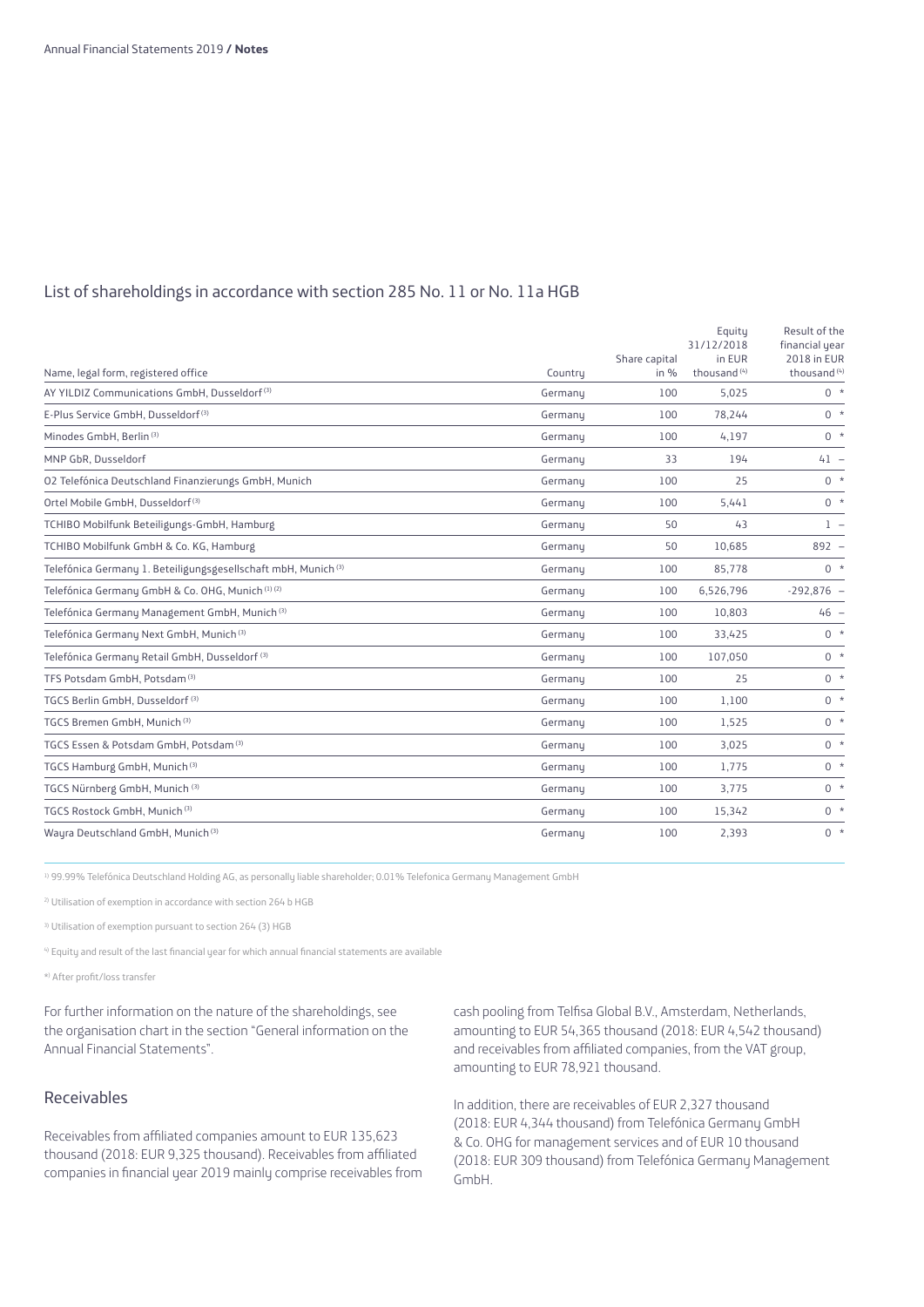#### Deferred taxes

In exercising the recognition option, no deferred tax assets were recognised as of 31 December 2019. Deferred tax assets result mainly from existing corporate and trade tax loss carryforwards and from temporary differences at the level of Telefónica Germany GmbH & Co. OHG. As a shareholder of Telefónica Germany GmbH & Co. OHG, Telefónica Deutschland Holding AG is a taxable entity for corporate income tax purposes. The tax rate for deferred tax assets for corporation tax and solidarity surcharge is 15.825%, and 17.15% for trade tax.

#### Equity

#### **Subscribed capital**

The registered share capital of Telefónica Deutschland Holding AG as of 31 December 2019 amounts to EUR 2,974,555 thousand (2018: EUR 2,974,555 thousand). The share capital is divided into no-par value registered shares, each with a proportionate interest in the share capital of EUR 1.00 ("shares"). The registered share capital is fully paid.

As of 31 December 2019, Telefónica Deutschland Holding AG did not hold any of its own shares.

In accordance with section 6 (2) of the articles of association, the shareholders do not have the right to securitise shares. Each no par value share grants one vote at the Annual General Meeting. The shares are freely transferable.

#### **Authorised capital**

Telefónica Deutschland Holding AG had authorised capital 2016/I of EUR 1,487,277,496 as of 31 December 2019.

#### **Conditional capital**

The share capital of Telefónica Deutschland Holding AG is conditionally increased by up to EUR 558,472,700 by issuing up to 558,472,700 new non-par value registered shares (Conditional Capital 2019/I). The Conditional Capital 2019/I was resolved by resolution of the Annual General Meeting on 21 May 2019 – with Conditional Capital 2014/I being cancelled.

#### **Additional paid-in capital**

The additional paid-in capital as of 31 December 2019 is unchanged at EUR 4,832,539 thousand.

With entry in the commercial register on 4 June 2018, the part of the tied additional paid-in capital of EUR 4,535,097,828.00 was converted into a free additional paid-in capital (section 272 (2) no. 4 HGB).

#### **Retained earnings**

Retained earnings contain a legal reserve in accordance with section 150 (2) of the German Stock Corporation Act (AktG) of EUR 14 thousand (2018: EUR 14 thousand).

#### **Appropriation of profits**

The Annual General Meeting of Telefónica Deutschland Holding AG was held on 21 May 2019, at which a resolution was passed to distribute a dividend of EUR 0.27 per dividend-entitled share from the balance sheet profit for 2018, totalling EUR 803,129,848.11. The dividend was paid to shareholders on 24 May 2019.

#### Pension provisions

The provisions for pensions relate to pension obligations in the amount of EUR 2,903 thousand (2018: EUR 2,906 thousand).

In the past, the acquisition of E-Plus in financial year 2014 and the related transfer of the acquired pension obligations at acquisition cost resulted in surplus coverage compared with a valuation based on section 253 (1) sentence 2 and (2) sentence 2 HGB (see section "I General information on the Annual Financial Statements" - "Accounting Policies"). The transfer value is retained until an equivalent value is determined in accordance with a valuation pursuant to section 253 (1) sentence 2 and (2) sentence 2 HGB. The settlement amount of the pension obligation exceeded the transfer value for the first time as of 31 December 2019. In the previous year, the amount of the surplus coverage was EUR 290 thousand.

This pension obligations also includes EUR 2,643 thousand in pension obligations to former members of the Management Board.

In financial year 2017, further pension obligations with related plan assets were taken over from an affiliated company due to the expansion of the Management Board. In this context, the transfer amount corresponded to the present value of settled pension obligations as of 31 December 2017, so that there is no surplus coverage.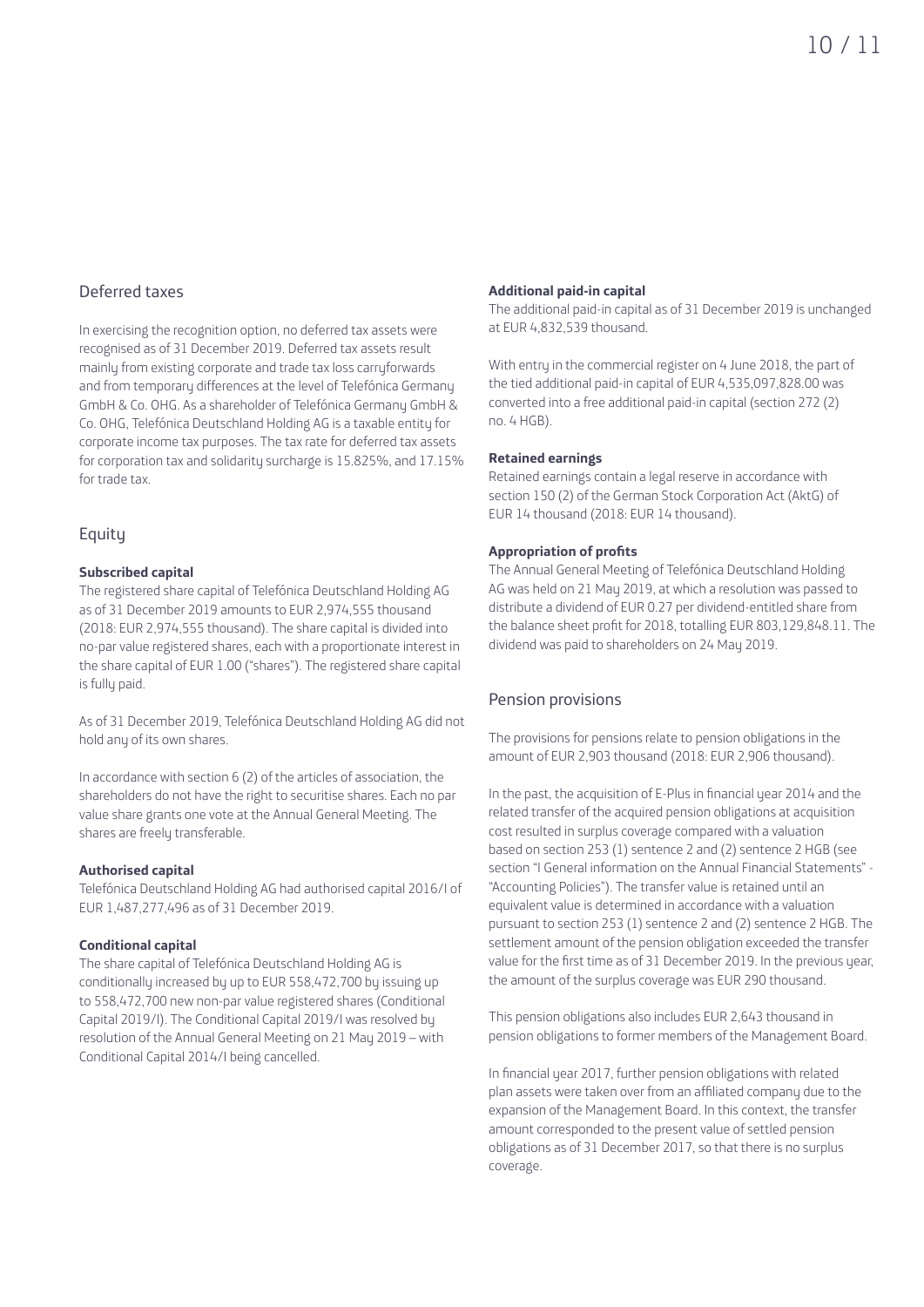Based on a valuation as of 31 December 2019 in accordance with section 253 (1) sentence 2 and (2) sentence 2 HGB and after offsetting against plan assets of EUR 1,619 thousand (2018: EUR 1,510 thousand) in accordance with section 246 (2) sentence 2 HGB, the total present value of the offset pension obligations amounts to EUR 2,903 thousand (previous year: EUR 2,616 thousand). The difference in accordance with section 253 (6) sentence 1 HGB amounts to EUR 747 thousand (previous year: EUR 840 thousand) and is blocked for distribution.

The plan assets consist of exclusive, pledged and insolvencyprotected reinsurance policies. The fair value of the netted reinsurance claims corresponds to the amortised cost (actuarial reserve plus profit participation) in accordance with actuarial reports.

Telefónica Deutschland Holding AG makes use of the option granted in Art. 28 (1) and (2) EGHGB not to recognise indirect pension obligations in the amount of EUR 1,153 thousand (2018: EUR 921 thousand), which are secured by the "Unterstützungskasse ProFund Unabhängige Gruppen- und Unterstützungskasse e.V." provident fund. To cover this obligation, EUR 1,734 thousand was held in trust for Telefónica Deutschland Holding AG at 31 December 2019 (2018: EUR 1,203 thousand).

Interest income from cover assets in the amount of EUR 16 thousand is set off against interest expenses from the change in the discounting of pension provisions in the amount of EUR 266 thousand.

#### Other provisions

Other provisions in the amount of EUR 4,914 thousand (2018: EUR 5,265 thousand), EUR 3,974 thousand (2018: EUR 3,387 thousand) mainly relate to obligations arising from the remuneration of the Management Board. In addition, this includes provisions for outstanding incoming invoices for consulting services amounting to EUR 939 thousand (2018: EUR 1,790 thousand).

#### Liabilities

Trade payables amount to EUR 47 thousand (2018: EUR 43 thousand) and relate mainly to liabilities from consulting services. Liabilities to affiliated companies amount to EUR 54,305 thousand (2018: EUR 1,729 thousand) and comprise liabilities of EUR 50,000 thousand from a loan granted in the reporting year by Telefónica Germany GmbH & Co. OHG. In addition, there are liabilities to affiliated companies from the VAT group amounting to EUR 2,515 thousand.

The other liabilities of 76,380 thousand EUR (2018: EUR 453 thousand) primarily include EUR 76,159 thousand in VAT liabilities, which the Company is required to pay to the tax authority as the controlling company of the VAT group of Telefónica Deutschland Holding AG.

### 4. Notes to the Income Statement

#### Revenues

Revenues amount to EUR 10,620 thousand (2018: EUR 9,755 thousand) and include the reimbursement of costs for the remuneration of the members of the Management Board and other administrative costs (2019: EUR 10,380 thousand; 2018: EUR 9,405 thousand), which are assumed by Telefónica Germany GmbH & Co. OHG in accordance with the agreements for the reimbursement for management services (as set out under "I. General information on the Annual Financial Statements - Agreement on remuneration for management services").

Furthermore, invoiced management services are included in the amount of EUR 240 thousand, (2018: EUR 240 thousand) which Telefónica Deutschland Holding AG provides for Telefónica Germany GmbH & Co. OHG and Telefónica Germany Management GmbH.

#### Other operating income

Other operating income in the amount of EUR 498 thousand (2018: EUR 348 thousand) and mainly results from the release of provisions.

#### Personnel expenses

Personnel expenses in the amount of EUR 8,575 thousand (2018: EUR 7,571 thousand) include expenses for the remuneration of the Management Board, including social security contributions.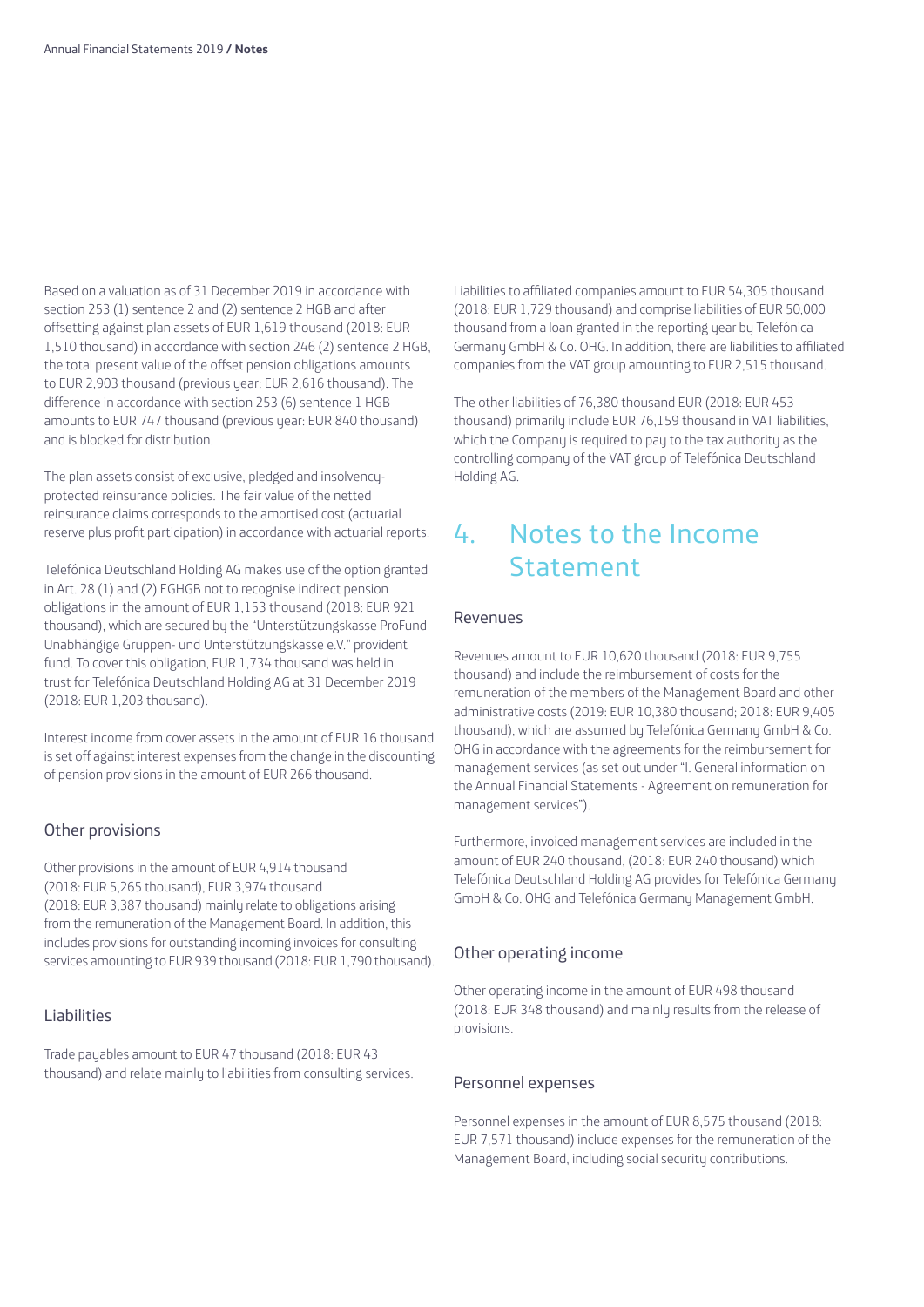#### Other operating expenses

Other operating expenses for the financial year amounting to EUR 4,165 thousand (2018: EUR 4,015 thousand) mainly include costs for legal and consulting fees from external service providers.

#### Other interest and similar expenses

Other interest and similar expenses in the amount of EUR 251 thousand (2018: EUR 270 thousand) mainly include interest expenses from the change in the accumulation of pension provisions.

#### Out-of-period income and expenses

In total, the financial year 2019 includes out-of-period income in the amount of EUR 517 thousand. EUR 497 thousand primarily relates to income from the reversal of provisions included in other operating income. Other operating expenses include out-of-period expenses in the amount of EUR 285 thousand. These mainly include expenses for consulting services for the previous year.

#### Proposed dividend for financial year 2019 to be paid  $in 2020$

On 11 December 2019, the Management Board of Telefónica Deutschland resolved to propose a total cash dividend of EUR 506 million or EUR 0.17 per share at the next Annual General Meeting, which is scheduled for 20 May 2020.

### 5. Supplementary Disclosures to the Notes

#### Additional information regarding the Supervisory Board and the Management Board

#### **Remuneration of the Management Board**

The presentation of the remuneration system for the Management Board and the mandatory disclosures pursuant to section 285 no. 9 a) sentences 5-8 of the German Commercial Code (HGB) are part of the Combined Management Report.

The total remuneration of the members of the Management Board for the financial year ended 31 December 2019 amounted to EUR 6,628 thousand (2018: EUR 6,163 thousand).

The Telefónica Deutschland Holding AG has not currently granted the members of its Management Board any security or loans and have not assumed any guarantees for them.

In the reporting year, the total remuneration includes share-based compensation on the free transfer of shares with a fair value of EUR 707 thousand (2018: EUR 559 thousand) at the grant date, for the number of 132,620 shares (2018: 105,556).

#### **Remuneration of the Supervisory Board**

The principles of the remuneration system and the disclosure of the individual remuneration of the members of the Supervisory Board are part of the Combined Management Report.

The members of the Supervisory Board received remuneration for their activities on the Supervisory Board of Telefónica Deutschland Holding AG of EUR 311 thousand in 2019 and EUR 346 thousand in 2018.

The Telefónica Deutschland Holding AG has not currently granted the members of its Supervisory Board any security or loans and has not assumed any guarantees for them.

#### Management Board

Markus Haas was reappointed as a member of the Company's Management Board and appointed as the new Chief Executive Officer (CEO) of Telefónica Deutschland Holding AG with effect from 1 January 2017 until the end of 31 December 2019 by a resolution of the Supervisory Board dated 11 December 2016. At its meeting on 18 February 2019, the Supervisory Board resolved the further appointment of Markus Haas as CEO with effect from 1 January 2020 until the end of 31 December 2022. With a resolution of the Supervisory Board dated 20 July 2017, the Management Board members Markus Rolle, Valentina Daiber, Nicole Gerhardt, Alfons Lösing and Wolfgang Metze were appointed as Management Board members of the Company with effect from 1 August 2017 until the end of 31 July 2020. At its meeting on 30 September 2019, the Supervisory Board resolved their further appointment with effect from 1 August 2020 until the end of 31 July 2023. The employment contracts were each concluded for the duration of their respective new appointment.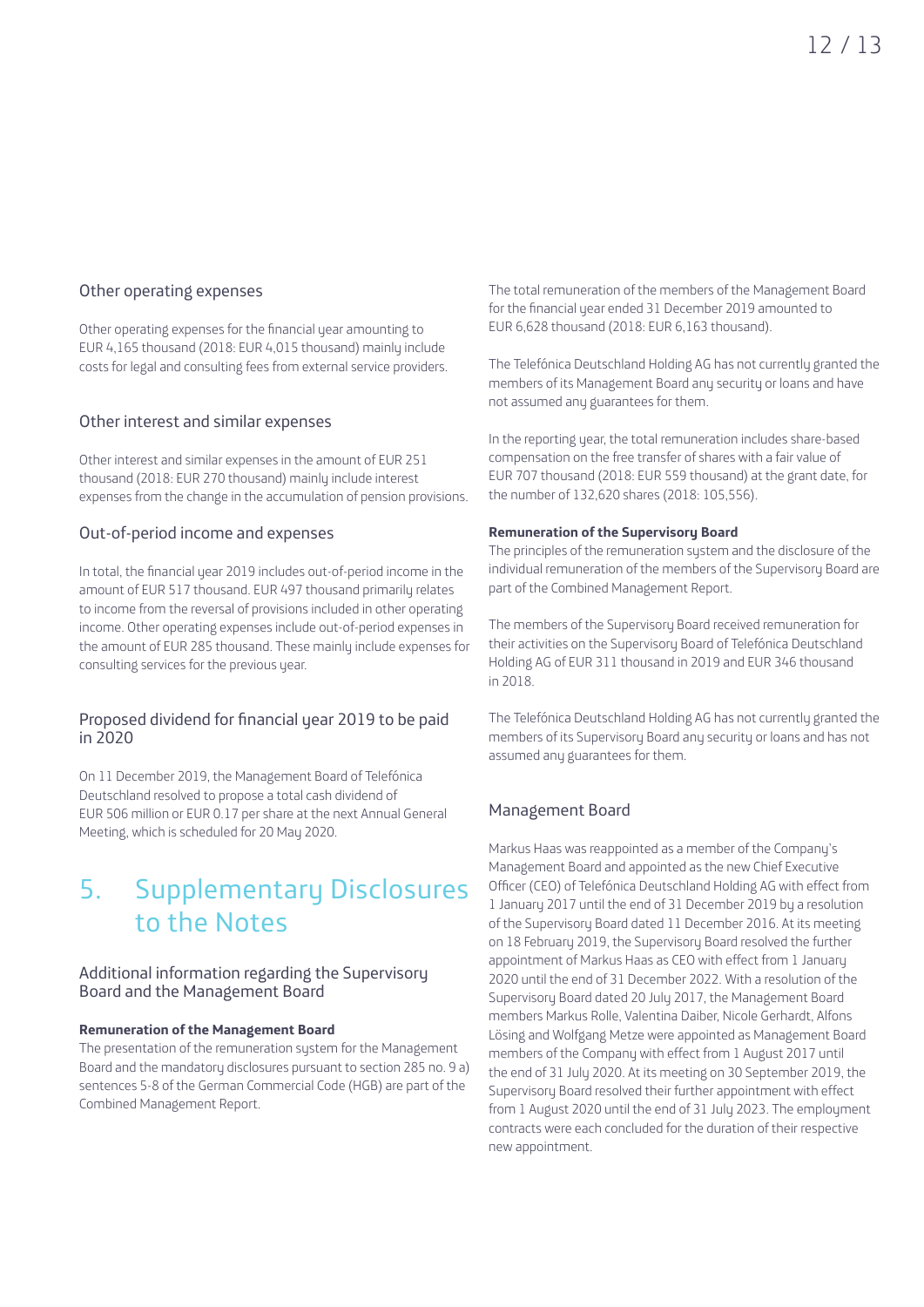In addition, Mallik Rao (Yelamate Mallikarjuna Rao) was newly appointed as a member of the Management Board of the Company with effect from 15 October 2019 until the end of 31 December 2022. His employment contract was concluded for the duration of the appointment.

Guido Eidmann, appointed as a member of the Management Board of the Company with effect from 1 August 2017 until the end of 31 July 2020, left the Management Board with effect from 31 October 2019. His employment contract also ended on this date. Cayetano Carbajo Martín, who was appointed as a member of the Management Board of the Company with effect from 1 August 2017 until the end of 31 December 2018 and whose appointment was extended by one year until the end of 31 December 2019 by resolution of the Supervisory Board on 24 October 2018, left the Management Board with effect from 14 October 2019. His employment contract ended at the end of 8 November 2019.

The members of the Management Board of Telefónica Deutschland Holding AG as of 31 December are listed below:

| Name                                                                                                    | Role                                                                     | Membership of Supervisory Boards                                                                                                                                                                                                            |
|---------------------------------------------------------------------------------------------------------|--------------------------------------------------------------------------|---------------------------------------------------------------------------------------------------------------------------------------------------------------------------------------------------------------------------------------------|
| Markus Haas                                                                                             | Chief Executive Officer (CEO)<br>Chairman of the Management Board        | Tarifhaus AG, Munich (Chairman) (from 30 October 2019 until<br>18 November 2019)                                                                                                                                                            |
| Markus Rolle                                                                                            | Chief Financial Officer (CFO)<br>Management Board member                 | Telefónica Germany Retail GmbH, Dusseldorf<br>TGCS Rostock GmbH, Munich<br>TGCS Nürnberg GmbH, Munich (since 20 February 2019)<br>Tarifhaus AG, Munich (from 30 October 2019 until<br>18 November 2019)                                     |
| Valentina Daiber                                                                                        | Chief Officer for Legal and Corporate Affairs<br>Management Board member | TGCS Nürnberg GmbH, Munich (since 20 February 2019)<br>Telefónica Germany Retail GmbH (since 1 December 2019)<br>TGCS Essen & Potsdam GmbH (since 1 December 2019)<br>Tarifhaus AG, Munich (from 30 October 2019 until 18<br>November 2019) |
| Nicole Gerhardt                                                                                         | Chief Human Resources Officer (CHRO)<br>Management Board member          | TGCS Essen & Potsdam GmbH, Potsdam<br>Telefónica Germany Retail GmbH, Dusseldorf<br>TGCS Rostock GmbH, Munich<br>TGCS Nürnberg GmbH (since 20 February 2019)                                                                                |
| Alfons Lösing                                                                                           | Chief Partner & Wholesale Officer<br>Management Board member             | TGCS Essen & Potsdam GmbH, Potsdam<br><b>TGCS Rostock GmbH. Munich</b>                                                                                                                                                                      |
| Wolfgang Metze                                                                                          | Chief Consumer Officer (CCO)<br>Management Board member                  | TGCS Essen & Potsdam GmbH, Potsdam (Chairman)<br>Telefónica Germany Retail GmbH, Dusseldorf (Chairman)<br>TGCS Rostock GmbH, Munich (Chairman)<br>TGCS Nürnberg GmbH, Munich (Chairman) (since 20 February<br>2019)                         |
| Mallik Rao<br>(Yelamate Mallikarjuna Rao<br>(CTO since 15 October 2019,<br>CTIO since 1 November 2019)) | Chief Technology & Information Officer (CTIO)<br>Management Board member |                                                                                                                                                                                                                                             |

#### **Supervisory Board**

Jürgen Thierfelder had resigned from the supervisory board with effect as of the end of 31 December 2018. Sandra Hofmann resigned as member of the supervisory board with effect as of 18 February 2019.

With effect as of 3 April 2019, Cansever Heil and Christoph Heil were appointed as successors and confirmed by the delegates of the employees at the election on 26 September 2019.

The members of the Supervisory Board of Telefónica Deutschland Holding AG as of 31 December 2019 are listed below: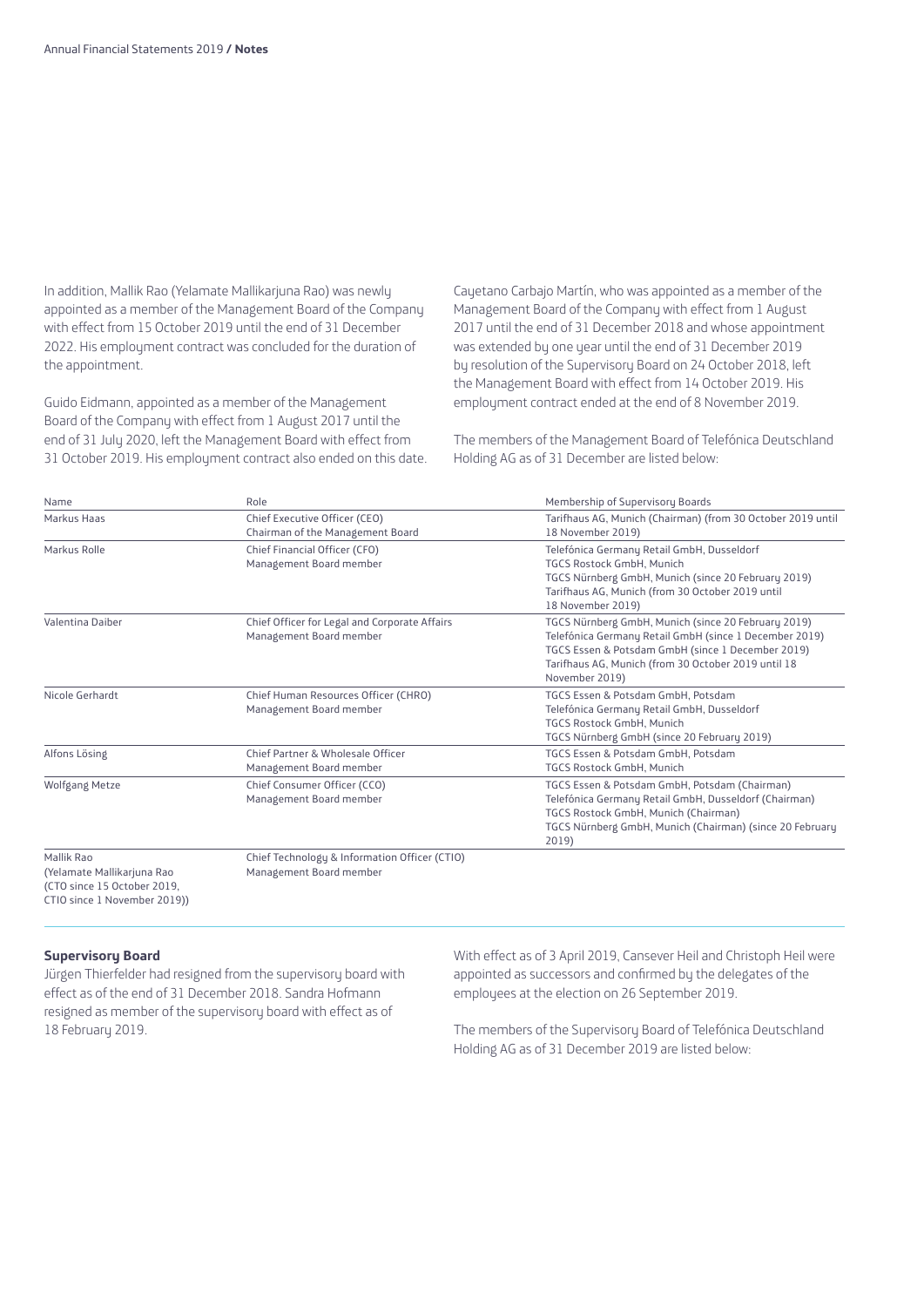| Name                              | Role                                                                                                                                      |
|-----------------------------------|-------------------------------------------------------------------------------------------------------------------------------------------|
| Laura Abasolo García de Baquedano | Chairperson of the Supervisory Board                                                                                                      |
|                                   | Occupation:                                                                                                                               |
|                                   | Chief Finance and Control Officer, Telefonica, S.A.                                                                                       |
|                                   |                                                                                                                                           |
|                                   | Current mandates:                                                                                                                         |
|                                   | Member of the Board of Directors (Trustee), Telefónica Foundation                                                                         |
| Christoph Braun*                  | Deputy Chairperson of the Supervisory Board                                                                                               |
|                                   |                                                                                                                                           |
|                                   | Occupation:                                                                                                                               |
|                                   | Full-time member of the Works Council of Telefónica Germany GmbH & Co. OHG<br>Chairman of the European Works Council of Telefónica Europe |
|                                   | Deputy Chairman of the General Works Council of Telefonica Germany GmbH & Co. OHG                                                         |
|                                   | Deputy Chairman of the Works Council Region North-East of Telefonica Germany GmbH & Co. OHG                                               |
| Sally Anne Ashford                | Member of the Supervisory Board                                                                                                           |
|                                   |                                                                                                                                           |
|                                   | Occupation:                                                                                                                               |
|                                   | Chief HR Officer, Royal Mail Group plc.<br>Member of the Supervisory Board                                                                |
| Martin Butz*                      |                                                                                                                                           |
|                                   | Occupation:                                                                                                                               |
|                                   | Director Carrier Management & Roaming, Telefónica Germany GmbH & Co. OHG                                                                  |
| Pablo de Carvajal González        | Member of the Supervisory Board                                                                                                           |
|                                   | Occupation:                                                                                                                               |
|                                   | General Counsel & Global Head Regulatory Affairs, Telefónica, S.A.                                                                        |
| Patricia Cobián González          | Member of the Supervisory Board                                                                                                           |
|                                   |                                                                                                                                           |
|                                   | Occupation:                                                                                                                               |
|                                   | Chief Financial Officer, Telefónica UK Ltd.                                                                                               |
|                                   |                                                                                                                                           |
|                                   | Current mandates:                                                                                                                         |
|                                   | Member of the Board of Directors, Telefónica Europe, plc.<br>Advisory Board Member, Lumia Capital                                         |
| Peter Erskine                     | Member of the Supervisory Board                                                                                                           |
|                                   |                                                                                                                                           |
|                                   | Current mandates:                                                                                                                         |
|                                   | Non-Executive Director, Telefónica, S.A.                                                                                                  |
|                                   | Chairman of the Strategy and Innovation Committee of Telefónica, S.A.                                                                     |
| María García-Legaz Ponce          | Member of the Supervisory Board                                                                                                           |
|                                   | Occupation:                                                                                                                               |
|                                   | Chief of Staff, Telefónica, S.A.                                                                                                          |
| Cansever Heil*, **                | Member of the Supervisory Board                                                                                                           |
|                                   |                                                                                                                                           |
|                                   | Occupation:                                                                                                                               |
|                                   | Full-Time member of the Company Wide Works Council (Unternehmenseinheitlicher Betriebsrat), Telefónica Germany Retail                     |
| Christoph Heil*, **               | GmbH<br>Member of the Supervisory Board                                                                                                   |
| (since 3 April 2019)              |                                                                                                                                           |
|                                   | Occupation:                                                                                                                               |
|                                   | Representative, Vereinte Dienstleistungsgewerkschaft ver.di                                                                               |
|                                   |                                                                                                                                           |
|                                   | Current mandate:                                                                                                                          |
|                                   | Member of the Supervisory Board, Capgemini Deutschland GmbH                                                                               |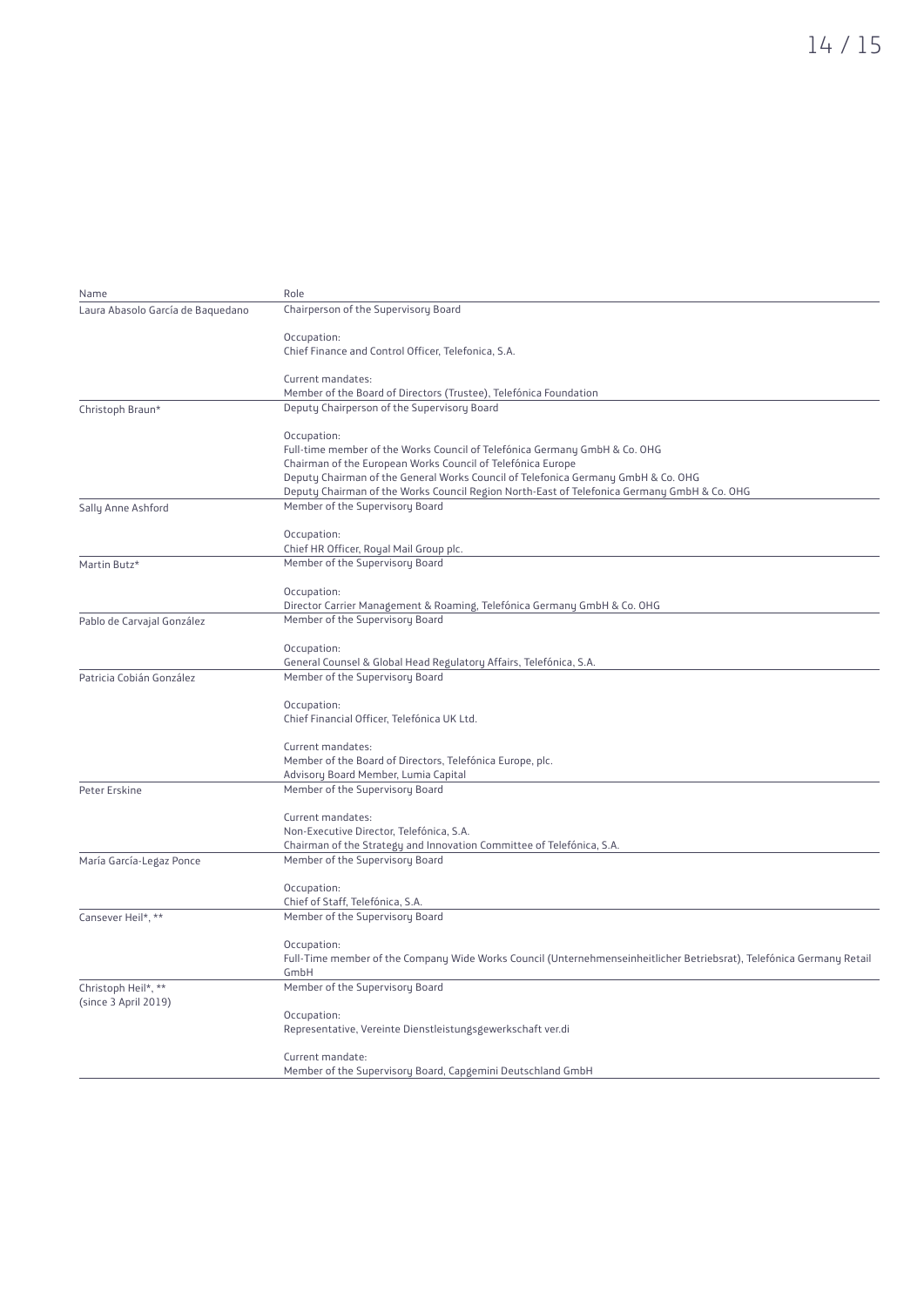| Name                     | Role                                                                                                                                                         |
|--------------------------|--------------------------------------------------------------------------------------------------------------------------------------------------------------|
| Sandra Hofmann*          | Member of the Supervisory Board                                                                                                                              |
| (until 18 February 2019) |                                                                                                                                                              |
|                          | Occupation:                                                                                                                                                  |
|                          | Trade Union Secretary Department TK/IT,                                                                                                                      |
|                          | Vereinten Dienstleistungsgewerkschaft ver.di, Südhessen                                                                                                      |
| Michael Hoffmann         | Member of the Supervisory Board                                                                                                                              |
|                          | Chairman of the Audit Committee, Telefónica Deutschland Holding AG                                                                                           |
|                          |                                                                                                                                                              |
|                          | Occupation:                                                                                                                                                  |
|                          | Master's degree in Business Administration, self-employed                                                                                                    |
|                          |                                                                                                                                                              |
|                          | Current mandates:                                                                                                                                            |
|                          | Member of the Supervisory Board and Chairman of the Audit Committee of Westwing Group AG                                                                     |
| Julio Linares López      | Member of the Supervisory Board                                                                                                                              |
|                          |                                                                                                                                                              |
|                          | Current mandates:                                                                                                                                            |
|                          | Member of the Board of Directors and Chairman of the Strategy Committee, Telefónica Brazil S.A.<br>Non-Executive Director, Telefónica de España, S.A.U.      |
|                          | Non-Executive Director, Telefónica Móviles España, S.A.U.                                                                                                    |
|                          | Member of the Board of Directors (Trustee), Telefónica Foundation                                                                                            |
| Thomas Pfeil*            | Member of the Supervisory Board                                                                                                                              |
|                          |                                                                                                                                                              |
|                          | Occupation:                                                                                                                                                  |
|                          | Full-Time member of the Works Council of Telefónica Germany GmbH & Co. OHG                                                                                   |
|                          | Chairman of the Works Council Munich, Telefónica Germany GmbH & Co. OHG                                                                                      |
| Joachim Rieger*          | Member of the Supervisory Board                                                                                                                              |
|                          |                                                                                                                                                              |
|                          | Occupation:                                                                                                                                                  |
|                          | Full-Time member of the Works Council of TGCS Essen & Potsdam GmbH                                                                                           |
|                          | Deputy Chairman of the General Works Council of TGCS Essen & Potsdam GmbH                                                                                    |
|                          |                                                                                                                                                              |
|                          | Current mandates:                                                                                                                                            |
|                          | Deputy Chairman of the Supervisory Board of TGCS Essen & Potsdam GmbH                                                                                        |
| Dr Jan-Erik Walter*      | Member of the Supervisory Board                                                                                                                              |
|                          |                                                                                                                                                              |
|                          | Occupation:                                                                                                                                                  |
|                          | Full-time member of the Works Council of Telefónica Germany GmbH & Co. OHG                                                                                   |
|                          | Deputy Chairman of the Works Council Munich of Telefónica Germany GmbH & Co. OHG<br>Chairman of the Group Works Council of Telefónica Deutschland Holding AG |
|                          | Member of the Supervisory Board                                                                                                                              |
| Claudia Weber*           |                                                                                                                                                              |
|                          | Occupation:                                                                                                                                                  |
|                          | Deputy Managing Director, ver.di Munich district                                                                                                             |
|                          |                                                                                                                                                              |
|                          | Current mandate:                                                                                                                                             |
|                          | Member of the Supervisory Board, SWM Services GmbH                                                                                                           |
|                          |                                                                                                                                                              |

\* Employee representative

\*\* New member of the Supervisory Board by court order with effect of 3 April 2019, re-elected by delegates of the employees on 26 September 2019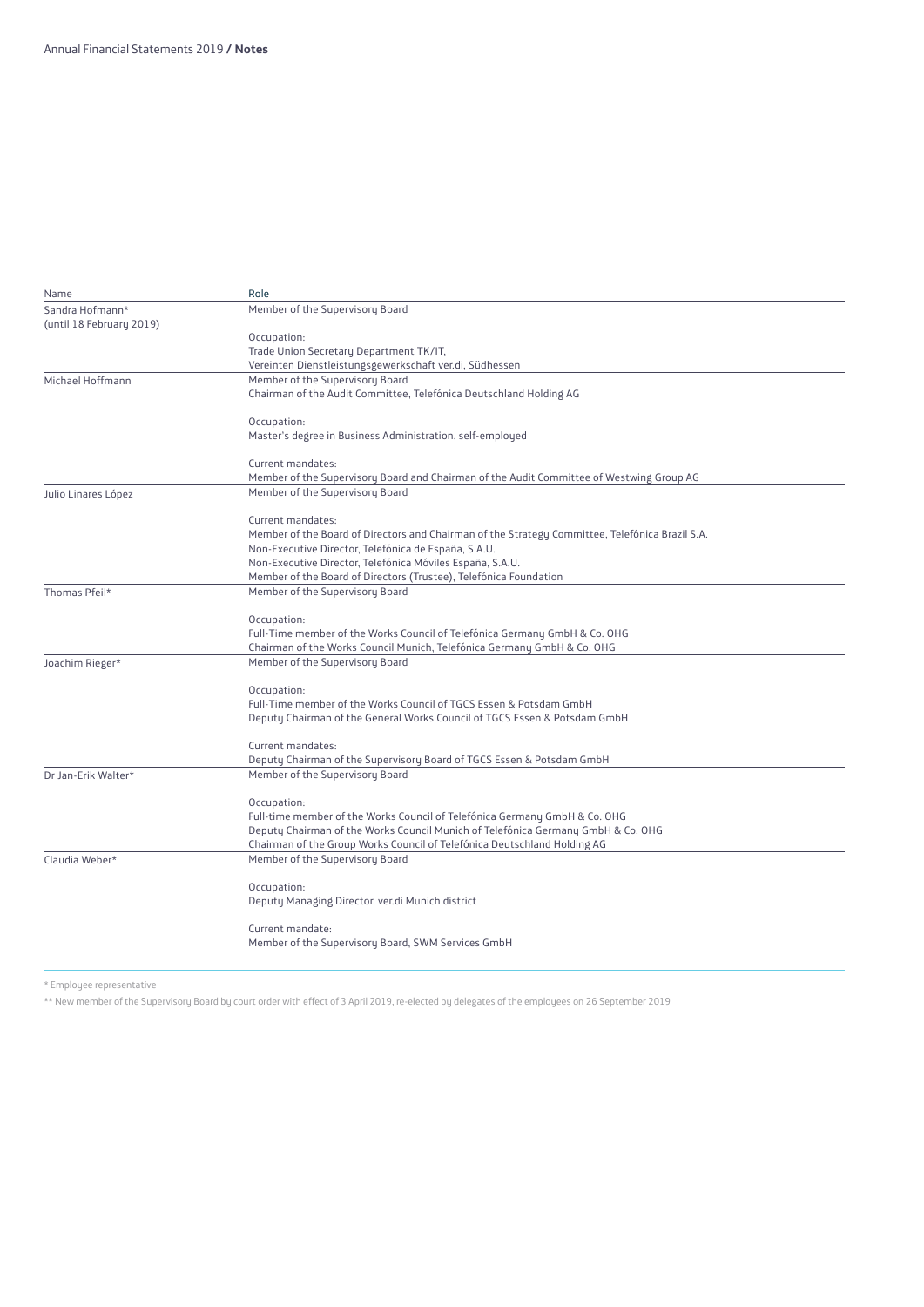#### Auditor's fee

Disclosure of the total fees of the auditors of Telefónica Deutschland Holding AG is omitted pursuant to section 285 no. 17 HGB, as the Company prepares the consolidated financial statements of Telefónica Deutschland Holding AG ("Telefónica Deutschland Group") and the corresponding information is contained in these consolidated financial statements.

#### Number of employees

As in financial year 2018, the Company had no employees in financial year 2019.

#### Contingent liabilities and other financial obligations

#### **Contingent liabilities**

In its capacity as the parent company of the Telefónica Deutschland Group, Telefónica Deutschland Holding AG assumes warranty obligations for its subsidiaries. Within the framework of the issue of the two bonds of O2 Telefónica Deutschland Finanzierungs GmbH, Munich, Telefónica Deutschland has given an unconditional and irrevocable guarantee to each holder of an amount of the two issued bonds in February 2014 and July 2018, respectively, in the amount of EUR 500 million and EUR 600 million, for the proper and timely payment of all amounts payable by the issuer on the bond in accordance with the bond terms.

The risk of claims arising from contingent liabilities is considered to be extremely low. This assessment is based on the fact that O2 Telefónica Deutschland Finanzierungs GmbH is an indirect subsidiary of Telefónica Deutschland Holding AG and is fully controlled by Telefónica Germany GmbH & Co. OHG. The creditworthiness of O2 Telefónica Deutschland Finanzierungs GmbH is therefore determined by the operational business of the Telefónica Deutschland Group itself.

Telefónica Deutschland Holding AG issued a letter of comfort to Telefónica Germany GmbH & Co. OHG and Telefónica Germany Management GmbH in financial year 2016. The letters of comfort continue to be valid and may be terminated at the end of a financial year of the companies, subject to a notice period of six months.

On 21 January 2019, Telefónica Deutschland Holding AG also issued a letter of comfort for Telefónica Germany GmbH & Co. OHG with a term until 31 December 2040.

The letters of comfort do not significantly change the economic substance of the opportunities and risks. The risk of claims arising from contingent liabilities is considered to be low.

#### Parent company / consolidated financial statements

Telefónica Deutschland Holding AG, Munich, prepares consolidated financial statements for the smallest group of companies in accordance with IFRS as adopted by the EU. These consolidated financial statements are published in the German Federal Gazette. The consolidated financial statements of Telefónica Deutschland Holding AG are included in the consolidated financial statements of the Spanish parent company Telefónica S.A. (Madrid, Spain). The latter is the company that prepares the consolidated financial statements for the largest group of companies and these are published on the internet at **www.telefonica.com.**

#### Notifications of voting rights pursuant to section 40 (1) WpHG:

On 31 May 2019, BlackRock Inc., Wilmington, Delaware, United States of America notified us pursuant to section 33 (1) WpHG that its share of voting rights in Telefónica Deutschland Holding AG, Munich, Germany, exceeded the threshold of 3% on 28 May 2019 and amounted to 3.30% on this date.

On 22 May 2019, T. Rowe Price Group, Inc., Baltimore, Maryland, United States of America, informed us pursuant to section 33 (1) WpHG that its share of voting rights in Telefónica Deutschland Holding AG, Munich, Germany, fell below the threshold of 3% on 17 May 2019 and amounted to 2.998910634025% on this date.

On 15 May 2019, Koninklijke KPN N.V., The Hague, Netherlands, notified us pursuant to section 33 (1) WpHG that its share of voting rights in Telefónica Deutschland Holding AG, Munich, Germany, fell below the threshold of 3% on 14 May 2019 and amounted to 2.98% on this date.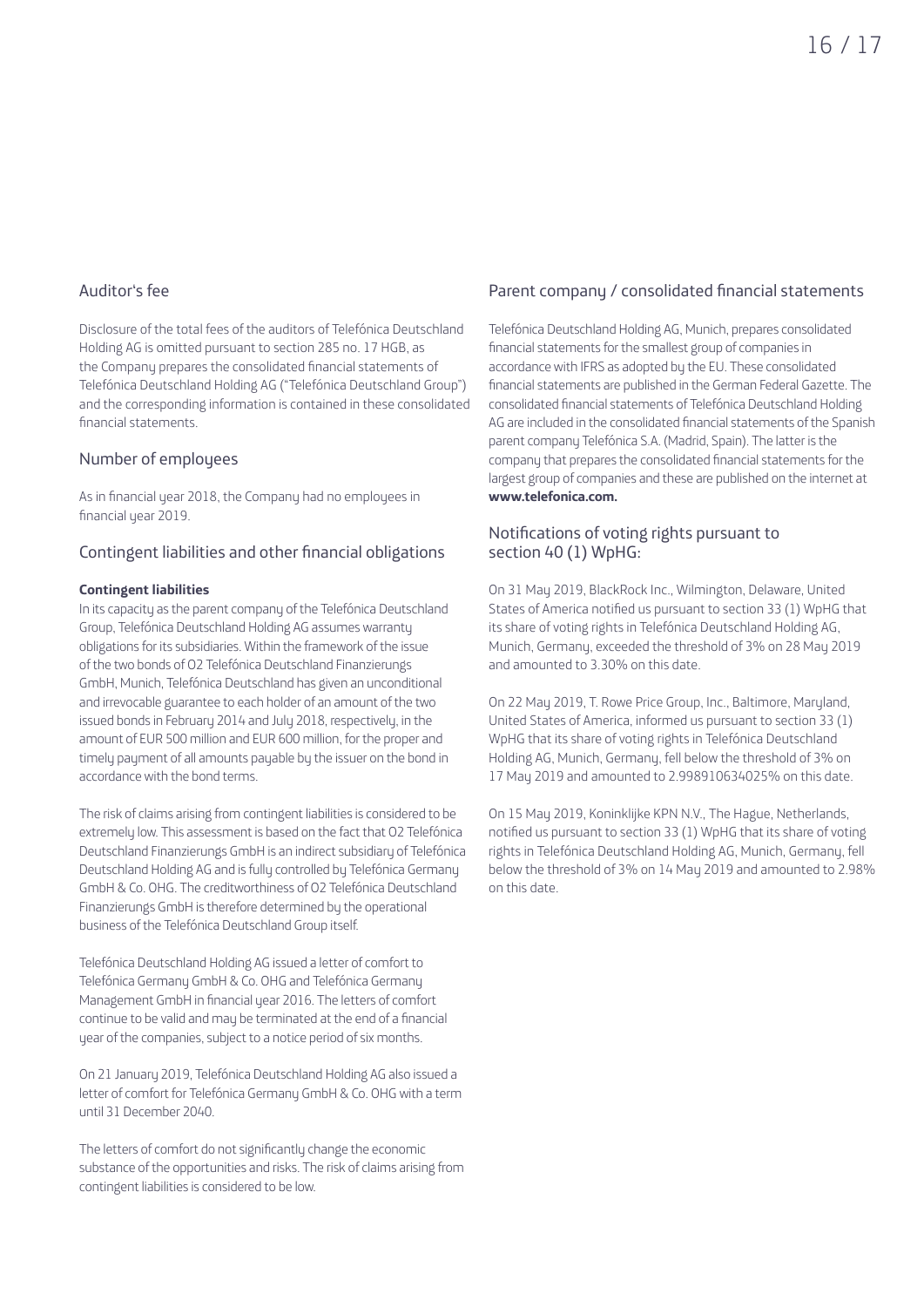On 8 October 2014, Telefónica, S.A., Madrid, Spain, notified us pursuant to section 21 (1) WpHG that its share of voting rights in Telefónica Deutschland Holding AG, Munich, Germany, fell below the threshold of 75% on 7 October 2014 and amounted to 62.10% (corresponding to 1,847,271,219 voting rights) on this date. 57.70% of the voting rights (corresponding to 1,716,390,800 voting rights) are attributable to the Company pursuant to section 22 (1) sentence 1 no. 1 WpHG. Attributed voting rights are held via the following companies controlled by it, whose share of voting rights in Telefónica Deutschland Holding AG amounts to 3% or more in each case: O2 (Europe) Limited, Telefónica Germany Holdings Limited. 4.40% of the voting rights (corresponding to 130,880,419 voting rights) are attributable to the Company pursuant to section 22 (1) sentence 1 no. 2 WpHG in conjunction with sentence 2 WpHG. Attributed voting rights are held by the following shareholders, whose share of voting rights in Telefónica Deutschland Holding AG amounts to 3% or more: KPN Mobile Germany GmbH & Co. KG.

On 7 October 2014, Telefónica Germany Holdings Limited, Slough, United Kingdom, notified us pursuant to section 21 (1) WpHG that its share of voting rights in Telefónica Deutschland Holding AG, Munich, Germany, fell below the threshold of 75% on 7 October 2014 and amounted to 62.10% (corresponding to 1,847,271,219 voting rights) on this date. 4.40% of the voting rights (corresponding to 130,880,419 voting rights) are attributable to the Company pursuant to section 22 (1) sentence 1 no. 2 WpHG. Attributed voting rights are held by the following shareholders, whose share of voting rights in Telefónica Deutschland Holding AG amounts to 3% or more: KPN Mobile Germany GmbH & Co. KG.

On 7 October 2014, O2 (Europe) Limited, Slough, United Kingdom, notified us pursuant to section 21 (1) WpHG that its share of voting rights in Telefónica Deutschland Holding AG, Munich, Germany, fell below the threshold of 75% on 7 October 2014 and amounted to 62.10% (corresponding to 1,847,271,219 voting rights) on this date. 57.70% of the voting rights (corresponding to 1,716,390,800 voting rights) are attributable to the Company pursuant to section 22 (1) sentence 1 no. 1 WpHG. Attributed voting rights are held via the following companies controlled by it, whose share of voting rights in Telefónica Deutschland Holding AG amounts to 3% or more in each case: Telefónica Germany Holdings Limited. 4.40% of the voting rights (corresponding to 130,880,419 voting rights) are attributable to the Company pursuant to section 22 (1) sentence 1 no. 2 WpHG in conjunction with sentence 2 WpHG. Attributed voting rights are held by the following shareholders, whose share of voting rights in Telefónica Deutschland Holding AG amounts to 3% or more: KPN Mobile Germany GmbH & Co. KG.

An overview of all voting rights notifications can also be found at **www.telefonica.de/voting-rights-announcement**

#### Declaration in accordance with section 161 AktG on the Corporate Governance Code

The Management Board and the Supervisory Board last submitted a declaration of compliance in accordance with section 161 of the German Stock Corporation Act (AktG) on 30 September and 2 October 2019. The complete wording of the declaration of compliance is available on Telefónica Deutschland's website at **https://www.telefonica.de/investor-relations-en/corporategovernance/declarations-and-articles.html**

#### Subsequent Events

On 3 February 2020, Laura Abasolo García de Baquedano informed the Management Board and the Supervisory Board of the company that she was resigning from her position as member and Chairperson of the Supervisory Board effective at the end of 31 March 2020. The Telefónica Deutschland Group is currently in the process of appointing a successor.

No additional events subject to disclosure requirements occurred after the end of the financial year 2019.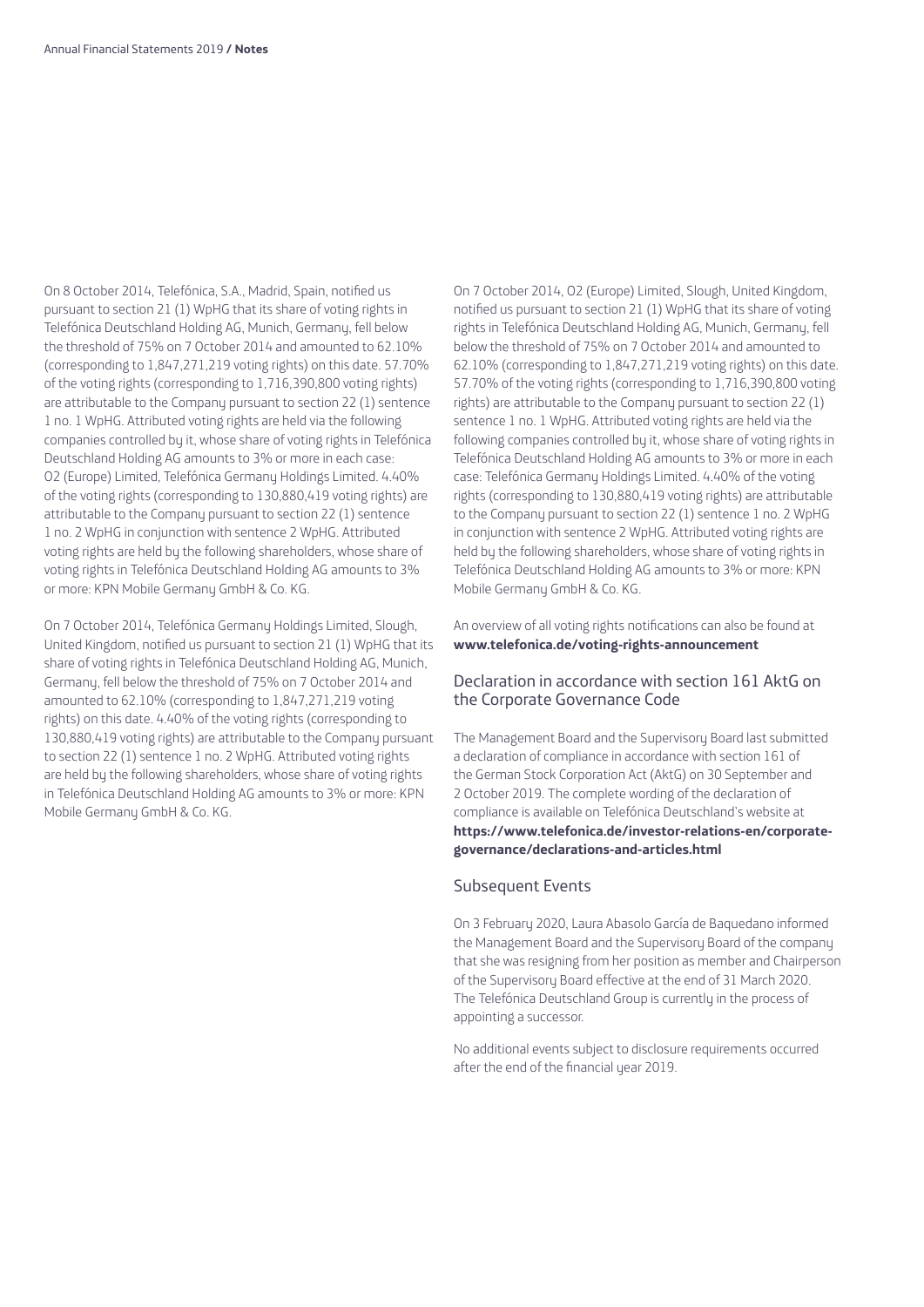18 / 19

Munich, 14 February 2020

Telefónica Deutschland Holding AG

- The Management Board -

rel les

Wolfgang Metze **Alfons Lösing** 

G. Juille

Mallik Rao

Nel lees M. M. M

Nudle Ret

Valentina Daiber Nicole Gerhardt

 $A'$ ising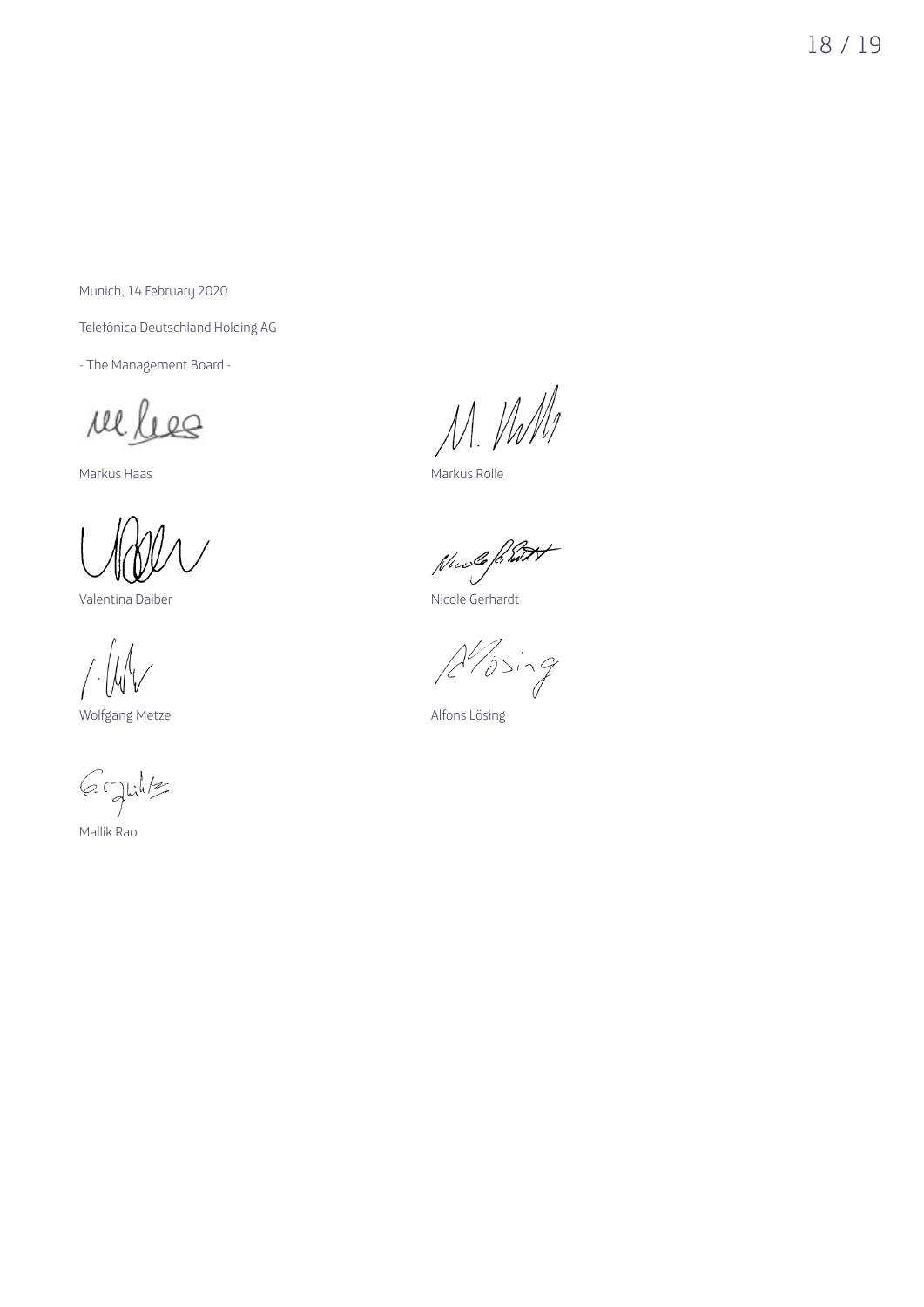# **TELEFÓNICA DEUTSCHLAND HOLDING AG DECLARATION OF THE STATUTORY REPRESENTATIVES**

To the best of our knowledge, and in accordance with the applicable reporting principles, the annual financial statements give a true and fair view of the net assets, financial position and results of operations of the Company, and the Management Report of Telefónica Deutschland Holding AG, which is combined with the Group

Management Report, includes a fair review of the development and performance of the business and the position of the Company, together with a description of the material opportunities and risks associated with the expected development of the Company.

Munich, 14 February 2020

Telefónica Deutschland Holding AG

The Management Board

Der Vorstand

Valentina Daiber Nicole Gerhardt

Wolfgang Metze **Alfons Lösing** 

 $6$  ghilts

Mallik Rao

M. Vill

Markus Haas Markus Rolle

 $\beta''$ jsing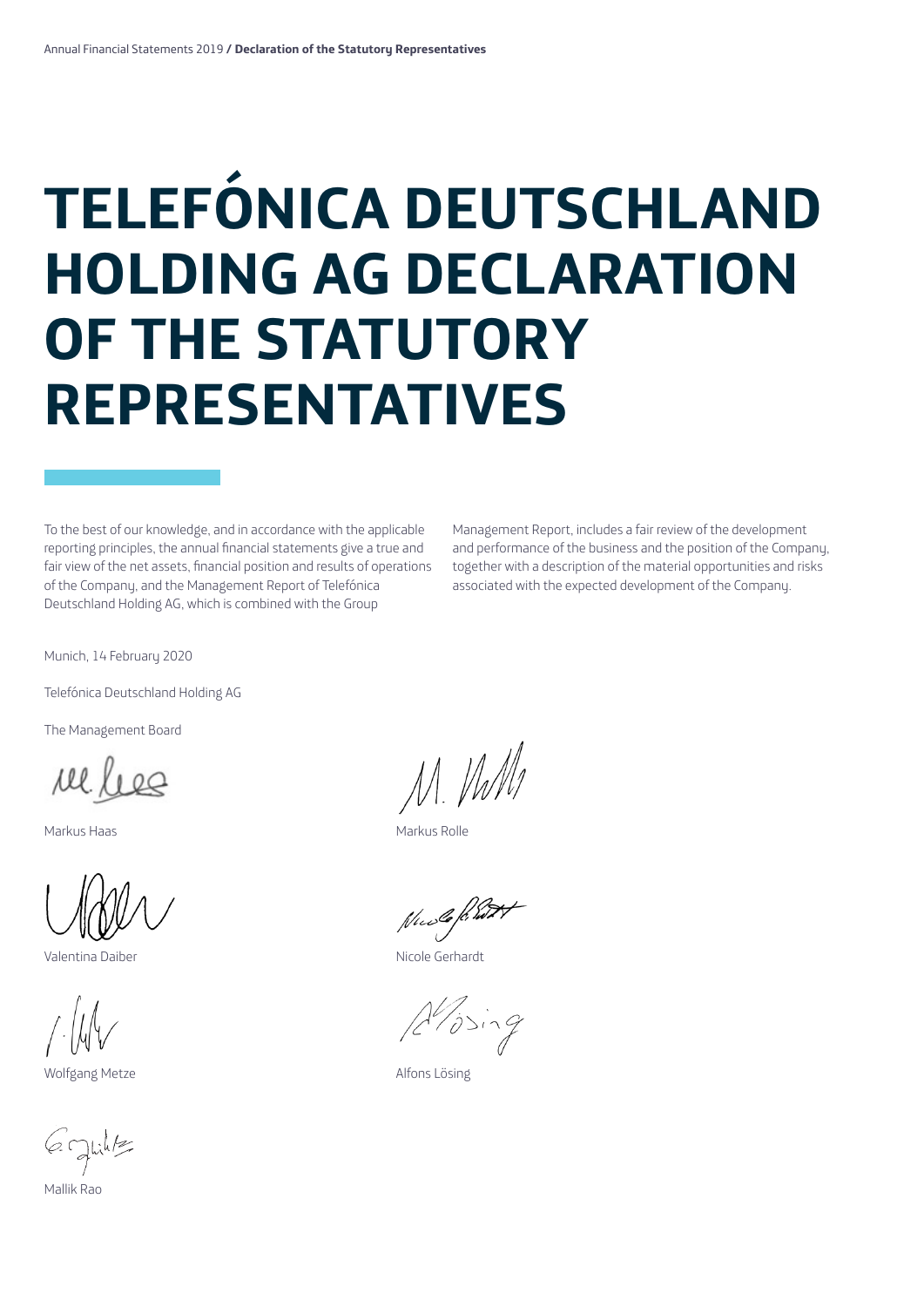### Independent Auditor's Report

To Telefónica Deutschland Holding AG, Munich

#### **REPORT ON THE AUDIT OF THE ANNUAL FINANCIAL STATEMENTS AND OF THE MANAGEMENT REPORT**

#### **Audit Opinions**

We have audited the annual financial statements of Telefónica Deutschland Holding AG, Munich, which comprise the balance sheet as at December 31, 2019, and the statement of profit and loss for the financial year from January 1 to December 31, 2019, and notes to the financial statements, including the presentation of the recognition and measurement policies. In addition, we have audited the management report of Telefónica Deutschland Holding AG, which is combined with the group management report, for the financial year from January 1 to December 31, 2019. In accordance with the German legal requirements, we have not audited the content of those parts of the management report listed in the "Other Information" section of our auditor's report.

In our opinion, on the basis of the knowledge obtained in the audit,

- the accompanying annual financial statements comply, in all material respects, with the requirements of German commercial law and give a true and fair view of the assets, liabilities and financial position of the Company as at December 31, 2019 and of its financial performance for the financial year from January 1 to December 31, 2019 in compliance with German Legally Required Accounting Principles, and
- the accompanying management report as a whole provides an appropriate view of the Company's position. In all material respects, this management report is consistent with the annual financial statements, complies with German legal requirements and appropriately presents the opportunities and risks of future development. Our audit opinion on the management report does not cover the content of those parts of the management report listed in the "Other Information" section of our auditor's report.

Pursuant to § [Article] 322 Abs. [paragraph] 3 Satz [sentence] 1 HGB [Handelsgesetzbuch: German Commercial Code], we declare that our audit has not led to any reservations relating to the legal compliance of the annual financial statements and of the management report.

#### **Basis for the Audit Opinions**

We conducted our audit of the annual financial statements and of the management report in accordance with § 317 HGB and the EU Audit Regulation (No. 537/2014, referred to subsequently as "EU Audit Regulation") in compliance with German Generally Accepted Standards for Financial Statement Audits promulgated by the Institut der Wirtschaftsprüfer [Institute of Public Auditors in Germany] (IDW). Our responsibilities under those requirements and standards are further described in the "Auditor's Responsibilities for the Audit of the Annual Financial Statements and of the Management Report" section of our auditor's report. We are independent of the Company in accordance with the requirements of European law and German commercial and professional law, and we have fulfilled our other German professional responsibilities in accordance with these requirements. In addition, in accordance with Article 10 (2) point (f) of the EU Audit Regulation, we declare that we have not provided non-audit services prohibited under Article 5 (1) of the EU Audit Regulation. We believe that the audit evidence we have obtained is sufficient and appropriate to provide a basis for our audit opinions on the annual financial statements and on the management report.

#### **Key Audit Matters in the Audit of the Annual Financial Statements**

Key audit matters are those matters that, in our professional judgment, were of most significance in our audit of the annual financial statements for the financial year from January 1 to December 31, 2019. These matters were addressed in the context of our audit of the annual financial statements as a whole, and in forming our audit opinion thereon; we do not provide a separate audit opinion on these matters.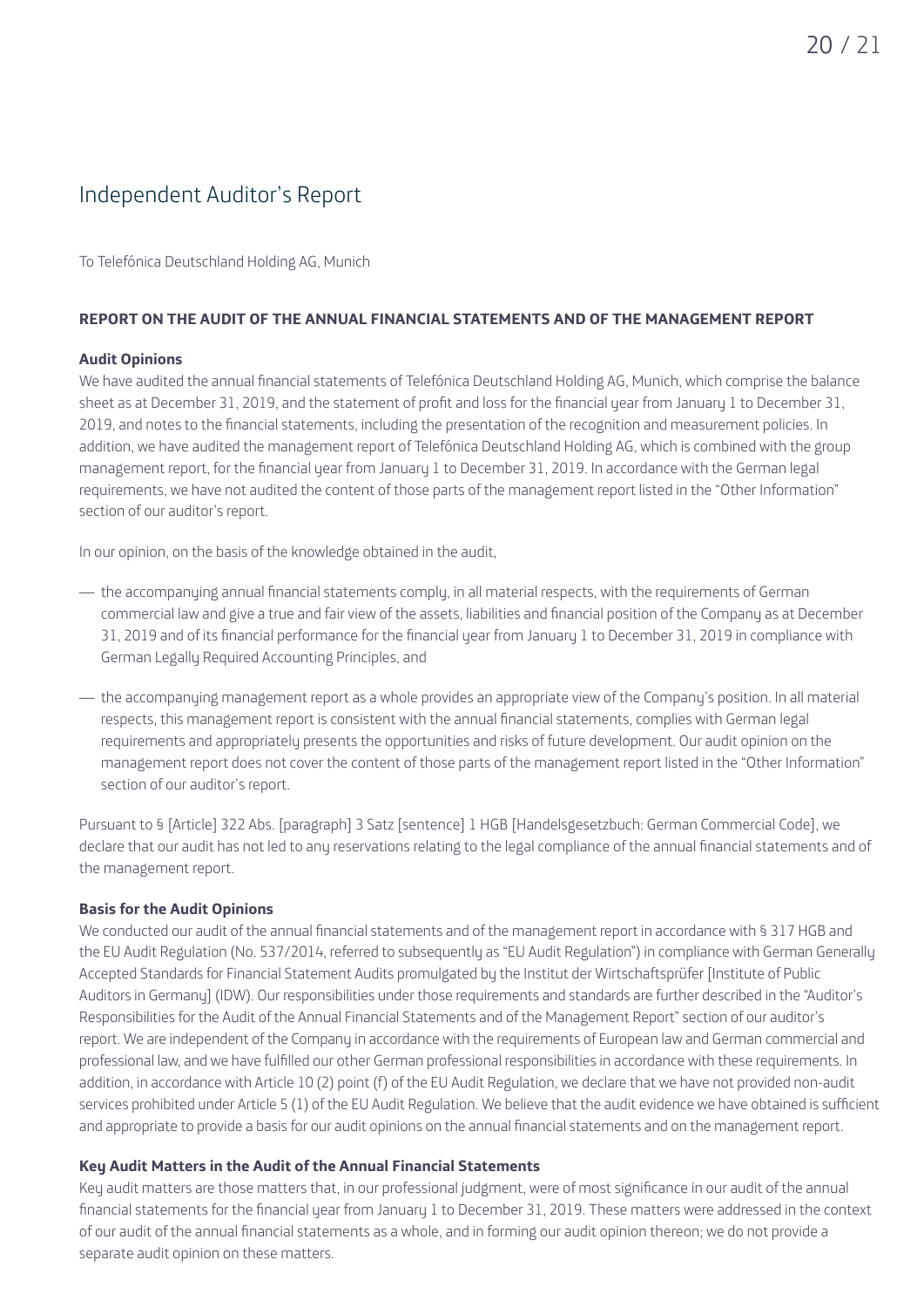In our view, the matter of most significance in our audit was as follows:

❶ Recoverability of the shareholding in Telefónica Germany GmbH & Co. OHG

Our presentation of this key audit matter has been structured as follows:

- ➀ Matter and issue
- ➁ Audit approach and findings
- ➂ Reference to further information

Hereinafter we present the key audit matter:

- ❶ Recoverability of the shareholding in Telefónica Germany GmbH & Co. OHG
- ➀ In the Company's annual financial statements shares in affiliated companies amounting to € 8.55 billion (98 % of total assets) are reported under the "Financial assets" balance sheet item. The shares in affiliated companies principally comprise the shareholding in Telefónica Germany GmbH & Co. OHG, Munich which holds further shareholdings in turn. Shares in affiliated companies are measured in accordance with German commercial law at the lower of cost and fair value. The impairment test performed in relation to the value of the shares in Telefónica Germany GmbH & Co. OHG takes into account the operations of Telefónica Germany GmbH & Co. OHG as well as the fair values of its direct and indirect shareholdings, as these may have a significant influence on the fair value of the shares in Telefónica Germany GmbH & Co. OHG.

In financial year 2019, the fair value of the significant shareholdings of Telefónica Germany GmbH & Co. OHG was calculated using a discounted cash flow model as the present value of the expected future cash flows resulting from the financial projections prepared. Expectations relating to future market developments and assumptions about the development of macroeconomic factors were also taken into account. The discount rate used was the individually determined cost of capital. With respect to Telefónica Deutschland Holding AG's other indirect and direct shareholdings, testing focused on whether there were indications that result in an impairment of the shareholding in Telefónica Germany GmbH & Co. OHG that could be expected to be permanent. Based on the values calculated and other documentation, there was no need to recognize impairment losses in the financial year. The result of the impairment test depends particularly on the assessments of the Company's executive directors regarding the future cash flows, growth rates, the discount rate used as well as the future development of the operations of Telefónica Germany GmbH & Co. OHG and its direct and indirect shareholdings. Due to the assessment relating to the numerous valuation parameters, the impairment test is subject to considerable uncertainty. Against this background and in view of its material significance for the net assets and results of operations of the Company, this matter was of particular importance for our audit.

➁ As part of our audit, we evaluated the recoverability of the shareholding of Telefónica Deutschland Holding AG in Telefónica Germany GmbH & Co. OHG also under consideration of the recoverability of the significant shareholdings of Telefónica Germany GmbH & Co. OHG. In this context, we assessed the methodology employed for the purposes of the valuations, among other things. We assessed whether the fair value of this material shareholdings had been properly determined using a discounted cash flow model in compliance with the relevant measurement standards. We based our assessment, among other things, on a comparison with general and sector-specific market expectations as well as on the executive directors' detailed explanations regarding the key planning value drivers underlying the expected cash flows. In the knowledge that even relatively small changes in the discount rates applied and the growth rates can have a material impact on the values of the entities calculated in this way, we focused our testing in particular on the parameters used to determine the discount rates applied, and evaluated the measurement models. Furthermore, on the basis of financial information and other documentation we evaluated the executive directors' conclusion that there were no indications that the shareholding in Telefónica Germany GmbH & Co. OHG was impaired, also taking into account the market capitalization of Telefónica Deutschland Holding AG for this purpose. In this context, we assessed the expected future income from the operating business activities in the light of the business plan of Telefónica Germany GmbH & Co. OHG prepared by the executive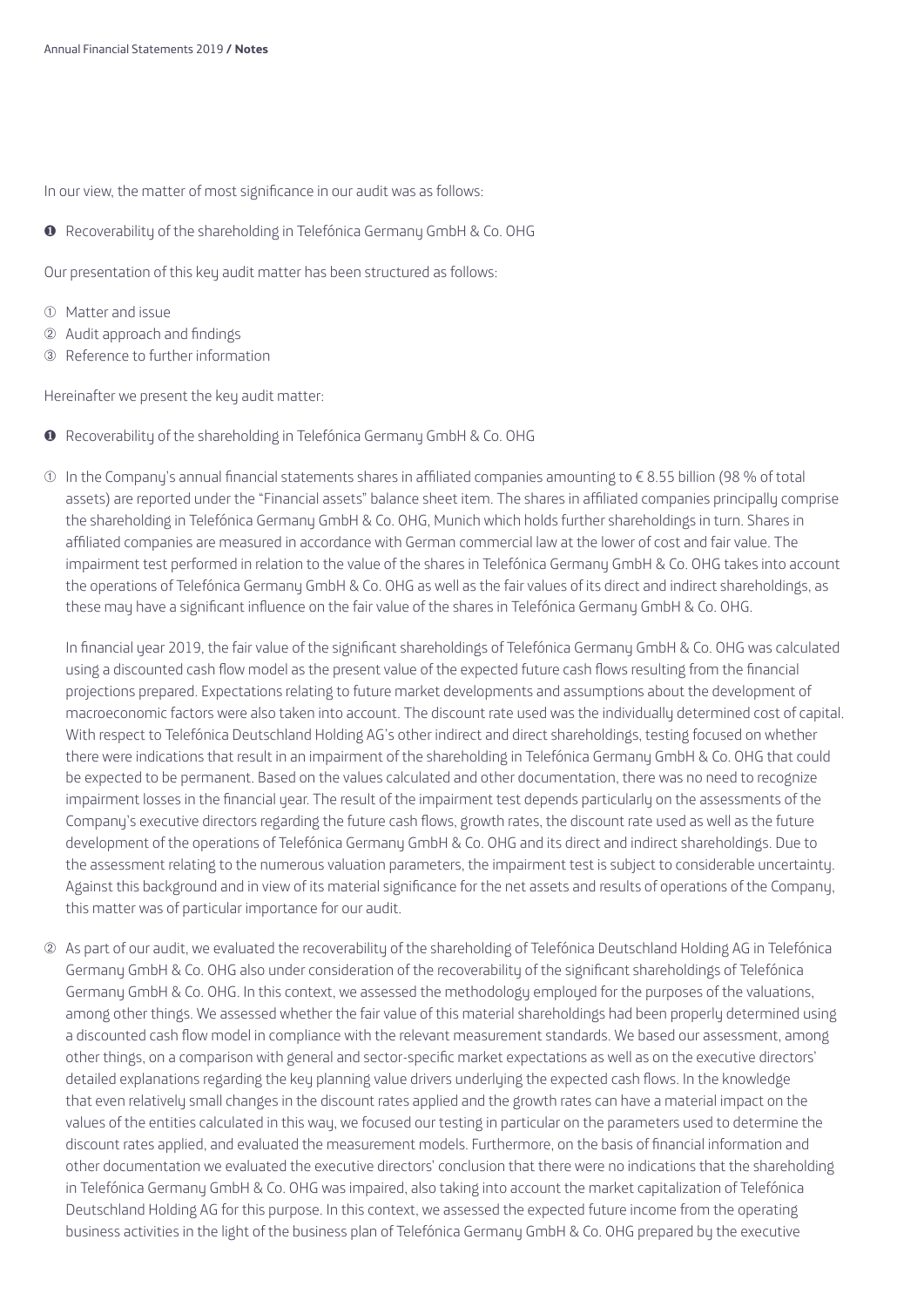directors. For this purpose, we assessed the appropriateness of the assumptions and expectations underlying the business plan, including with respect to the further implementation of planned measures and the anticipated growth rate, and considered whether the business plan was drawn up properly on this basis.

In our view, the assumptions and expectations underlying the executive directors' impairment testing of the shareholding in Telefónica Germany GmbH & Co. OHG have been properly derived and are within reasonable ranges.

➂ The Company's disclosures relating to the shareholdings are contained in the "Notes to the balance sheet / Financial assets" section of the notes to the financial statements.

#### **Other Information**

The executive directors are responsible for the other information. The other information comprises the following non-audited parts of the management report:

- the statement on corporate governance pursuant to § 289f HGB and § 315d HGB included in section *"Corporate Governance"* of the management report.
- the separate non-financial report pursuant to § 289b Abs. 3 HGB and § 315b Abs. 3 HGB

Our audit opinions on the annual financial statements and on the management report do not cover the other information, and consequently we do not express an audit opinion or any other form of assurance conclusion thereon.

In connection with our audit, our responsibility is to read the other information and, in so doing, to consider whether the other information

- is materially inconsistent with the annual financial statements, with the management report or our knowledge obtained in the audit, or
- otherwise appears to be materially misstated.

#### **Responsibilities of the Executive Directors and the Supervisory Board for the Annual Financial Statements and the Management Report**

The executive directors are responsible for the preparation of the annual financial statements that comply, in all material respects, with the requirements of German commercial law, and that the annual financial statements give a true and fair view of the assets, liabilities, financial position and financial performance of the Company in compliance with German Legally Required Accounting Principles. In addition, the executive directors are responsible for such internal control as they, in accordance with German Legally Required Accounting Principles, have determined necessary to enable the preparation of annual financial statements that are free from material misstatement, whether due to fraud or error.

In preparing the annual financial statements, the executive directors are responsible for assessing the Company's ability to continue as a going concern. They also have the responsibility for disclosing, as applicable, matters related to going concern. In addition, they are responsible for financial reporting based on the going concern basis of accounting, provided no actual or legal circumstances conflict therewith.

Furthermore, the executive directors are responsible for the preparation of the management report that as a whole provides an appropriate view of the Company's position and is, in all material respects, consistent with the annual financial statements, complies with German legal requirements, and appropriately presents the opportunities and risks of future development. In addition, the executive directors are responsible for such arrangements and measures (systems) as they have considered necessary to enable the preparation of a management report that is in accordance with the applicable German legal requirements, and to be able to provide sufficient appropriate evidence for the assertions in the management report.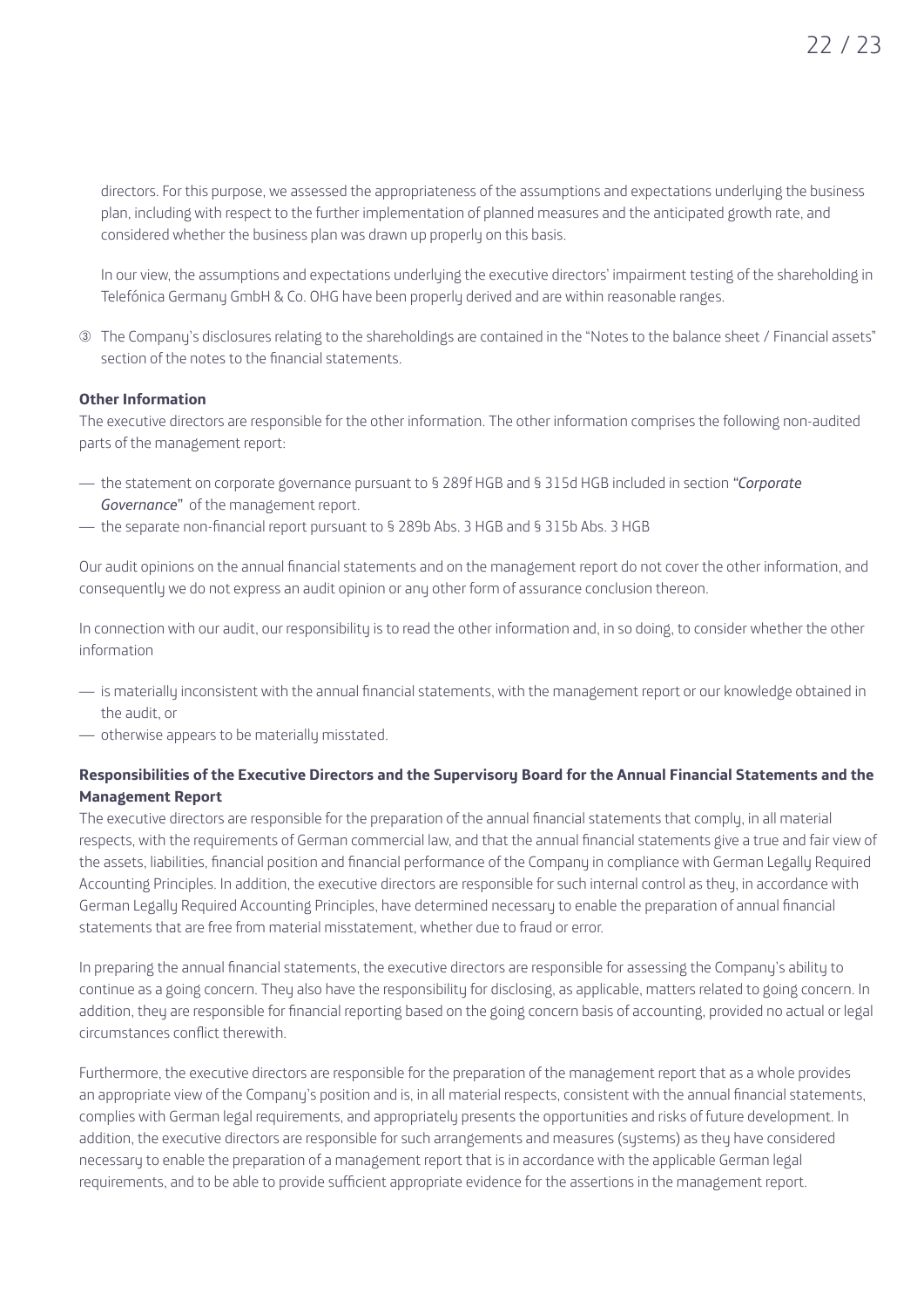The supervisory board is responsible for overseeing the Company's financial reporting process for the preparation of the annual financial statements and of the management report.

#### **Auditor's Responsibilities for the Audit of the Annual Financial Statements and of the Management Report**

Our objectives are to obtain reasonable assurance about whether the annual financial statements as a whole are free from material misstatement, whether due to fraud or error, and whether the management report as a whole provides an appropriate view of the Company's position and, in all material respects, is consistent with the annual financial statements and the knowledge obtained in the audit, complies with the German legal requirements and appropriately presents the opportunities and risks of future development, as well as to issue an auditor's report that includes our audit opinions on the annual financial statements and on the management report.

Reasonable assurance is a high level of assurance, but is not a guarantee that an audit conducted in accordance with § 317 HGB and the EU Audit Regulation and in compliance with German Generally Accepted Standards for Financial Statement Audits promulgated by the Institut der Wirtschaftsprüfer (IDW) will always detect a material misstatement. Misstatements can arise from fraud or error and are considered material if, individually or in the aggregate, they could reasonably be expected to influence the economic decisions of users taken on the basis of these annual financial statements and this management report.

We exercise professional judgment and maintain professional skepticism throughout the audit. We also:

- Identify and assess the risks of material misstatement of the annual financial statements and of the management report, whether due to fraud or error, design and perform audit procedures responsive to those risks, and obtain audit evidence that is sufficient and appropriate to provide a basis for our audit opinions. The risk of not detecting a material misstatement resulting from fraud is higher than for one resulting from error, as fraud may involve collusion, forgery, intentional omissions, misrepresentations, or the override of internal controls.
- Obtain an understanding of internal control relevant to the audit of the annual financial statements and of arrangements and measures (systems) relevant to the audit of the management report in order to design audit procedures that are appropriate in the circumstances, but not for the purpose of expressing an audit opinion on the effectiveness of these sustems of the Company.
- Evaluate the appropriateness of accounting policies used by the executive directors and the reasonableness of estimates made by the executive directors and related disclosures.
- Conclude on the appropriateness of the executive directors' use of the going concern basis of accounting and, based on the audit evidence obtained, whether a material uncertainty exists related to events or conditions that may cast significant doubt on the Company's ability to continue as a going concern. If we conclude that a material uncertainty exists, we are required to draw attention in the auditor's report to the related disclosures in the annual financial statements and in the management report or, if such disclosures are inadequate, to modify our respective audit opinions. Our conclusions are based on the audit evidence obtained up to the date of our auditor's report. However, future events or conditions may cause the Company to cease to be able to continue as a going concern.
- Evaluate the overall presentation, structure and content of the annual financial statements, including the disclosures, and whether the annual financial statements present the underlying transactions and events in a manner that the annual financial statements give a true and fair view of the assets, liabilities, financial position and financial performance of the Company in compliance with German Legally Required Accounting Principles.
- Evaluate the consistency of the management report with the annual financial statements, its conformity with German law, and the view of the Company's position it provides.
- Perform audit procedures on the prospective information presented by the executive directors in the management report. On the basis of sufficient appropriate audit evidence we evaluate, in particular, the significant assumptions used by the executive directors as a basis for the prospective information, and evaluate the proper derivation of the prospective information from these assumptions. We do not express a separate audit opinion on the prospective information and on the assumptions used as a basis. There is a substantial unavoidable risk that future events will differ materially from the prospective information.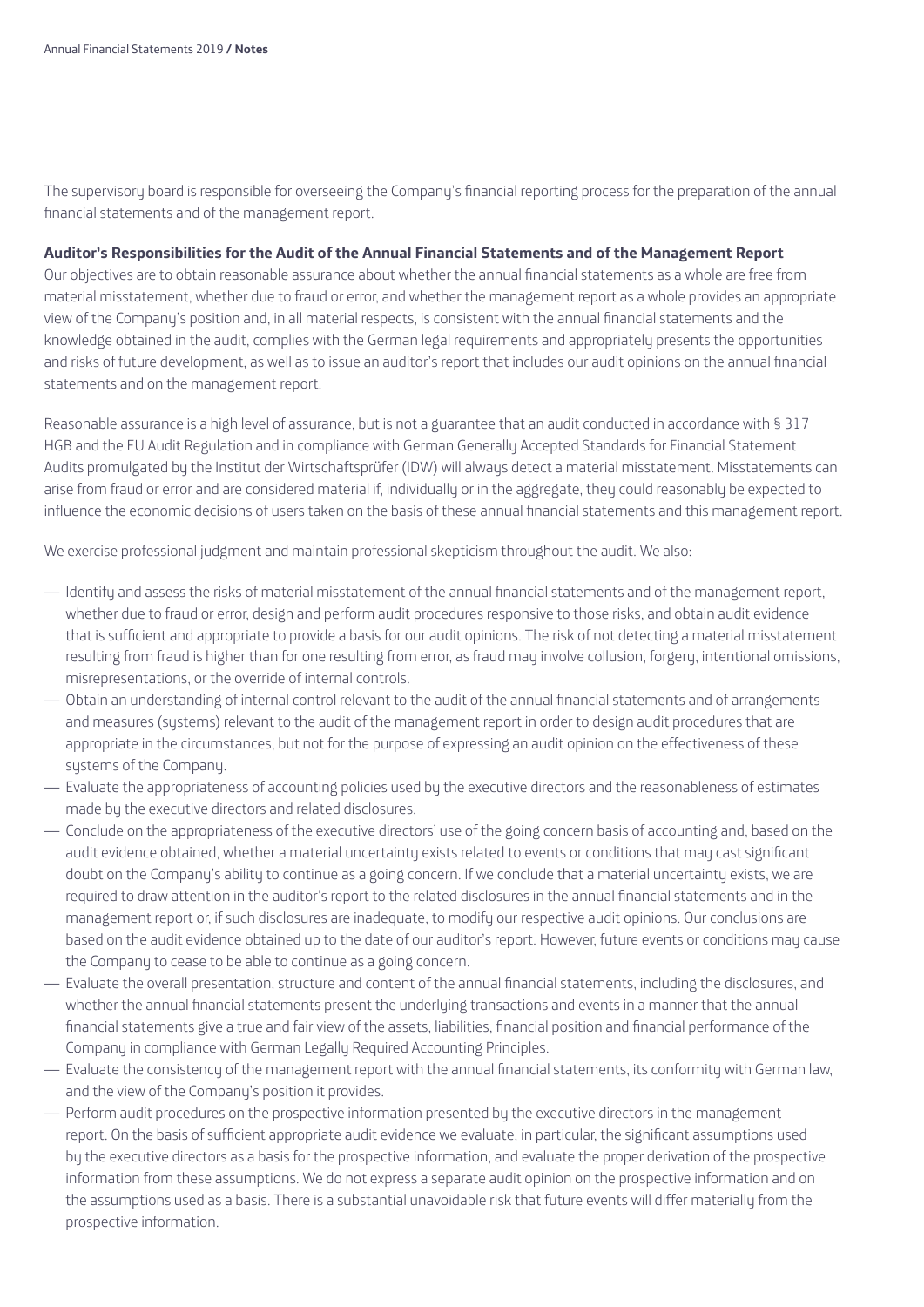We communicate with those charged with governance regarding, among other matters, the planned scope and timing of the audit and significant audit findings, including any significant deficiencies in internal control that we identify during our audit.

We also provide those charged with governance with a statement that we have complied with the relevant independence requirements, and communicate with them all relationships and other matters that may reasonably be thought to bear on our independence, and where applicable, the related safeguards.

From the matters communicated with those charged with governance, we determine those matters that were of most significance in the audit of the annual financial statements of the current period and are therefore the key audit matters. We describe these matters in our auditor's report unless law or regulation precludes public disclosure about the matter.

#### Other Legal and Regulatory Requirements

#### **Further Information pursuant to Article 10 of the EU Audit Regulation**

We were elected as auditor by the annual general meeting on May 21, 2019. We were engaged by the supervisory board on November 25, 2019. We have been the auditor of Telefónica Deutschland Holding AG, Munich, without interruption since financial year 2017.

We declare that the audit opinions expressed in this auditor's report are consistent with the additional report to the audit committee pursuant to Article 11 of the EU Audit Regulation (long-form audit report).

We have provided the following services in addition to the audit of the annual financial statements to the audited entitu and its controlled undertakings, which have not been disclosed in the annual financial statements or the management report: We have audited the consolidated financial statements of the company and performed several financial statement audits of subsidiaries. We also provided other assurance services, primarily in connection with sustainability reporting, and other services in connection with regulatory requirements.

#### **German Public Auditor Responsible for the Engagement**

The German Public Auditor responsible for the engagement is Stefano Mulas.

Munich, February 14, 2020

PricewaterhouseCoopers GmbH Wirtschaftsprüfungsgesellschaft

(sgd. Stefano Mulas) (sgd. ppa. Gabor Krüpl Wirtschaftsprüfer Wirtschaftsprüfer (German Public Auditor) (German Public Auditor)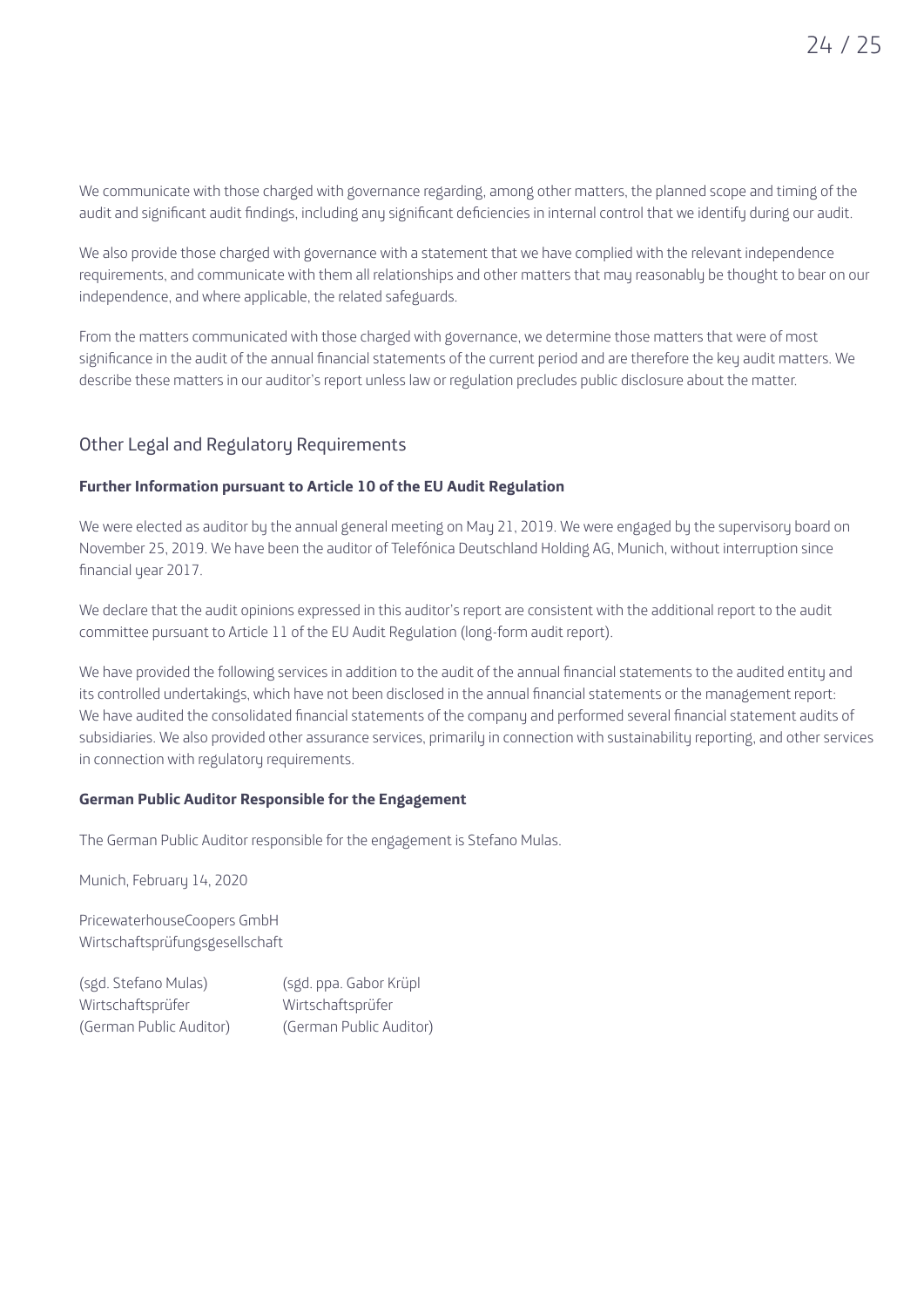# **GLOSSARY**

The glossary also contains abbreviations as used in the Group Management Report.

| ADA               | <b>Advanced Data Analytics</b>                                                                                                                                                          |
|-------------------|-----------------------------------------------------------------------------------------------------------------------------------------------------------------------------------------|
| AktG              | Aktiengesetz (German Stock Corporation Act)                                                                                                                                             |
| <b>ARPU</b>       | Average Revenue per User                                                                                                                                                                |
| Art.              | Article                                                                                                                                                                                 |
| Augmented Reality | Computer-aided augmentation of reality                                                                                                                                                  |
| GDP               | Gross domestic product                                                                                                                                                                  |
| <b>Bitkom</b>     | German Federal Association for Information Technology, Telecommunications and New Media, Berlin                                                                                         |
| <b>BMWi</b>       | German Federal Ministry for Economic Affairs and Energy                                                                                                                                 |
| <b>BNetzA</b>     | Bundesnetzagentur (German federal network agency)                                                                                                                                       |
| <b>BOLO</b>       | Contribution-based benefit regulations of the Essen Association                                                                                                                         |
| bp                | Basis points                                                                                                                                                                            |
| Broadband         | Refers to telecommunication in which a wide band of frequencies is available to transmit information                                                                                    |
| Brexit            | British Exit – the act of the United Kingdom leaving the European Union                                                                                                                 |
| CAP               | Capping limit                                                                                                                                                                           |
| CapEx             | Capital Expenditure: Investments in property, plant and equipment and intangible assets excluding investments in mobile<br>frequency licences, business combinations and finance leases |
| CapEx/Sales ratio | Investment ratio – reflects the percentage share of investments in revenues                                                                                                             |
| Carrier           | Telecommunication network operator authorised by the German federal network agency                                                                                                      |
| Churn             | Loss of customers                                                                                                                                                                       |
| Cloud services    | Dynamic infrastructures, software and platform services, which are available online                                                                                                     |
| <b>CSI</b>        | <b>Customer Satisfaction Index</b>                                                                                                                                                      |
| DAX               | German Stock Index                                                                                                                                                                      |
| <b>DBO</b>        | Defined Benefit Obligation                                                                                                                                                              |
| GCGC              | German Corporate Governance Code                                                                                                                                                        |
| DRS               | German Accounting Standard                                                                                                                                                              |
| DSL               | Digital Subscriber Line: technology to transmit data in the local loop to private end-customers                                                                                         |
| EIB               | European Investment Bank                                                                                                                                                                |
| EV                | <b>Essen Association</b>                                                                                                                                                                |
| EU                | <b>European Union</b>                                                                                                                                                                   |
| Euribor           | Euro Interbank Offered Rate                                                                                                                                                             |
| ExComm            | <b>Executive Committee</b>                                                                                                                                                              |
| FCF               | Free cash flow                                                                                                                                                                          |
| FDD               | Frequency division duplex                                                                                                                                                               |
| FTE               | Full-time equivalent                                                                                                                                                                    |
| FTR               | Fixed network termination rates                                                                                                                                                         |
| FttB              | Fibre To The Building or Fibre To The Basement. In telecommunications FttB means that the fibre-optic cable is terminated in<br>the user's house (basement).                            |
| FttH              | Fibre to the Home. In telecommunications FttH means that the fibre-optic cable is terminated right in the user's home or<br>apartment.                                                  |
| GB                | Gigabyte                                                                                                                                                                                |
| GfK               | Gesellschaft für Konsumforschung (consumer research association)                                                                                                                        |
| GHz               | Gigahertz                                                                                                                                                                               |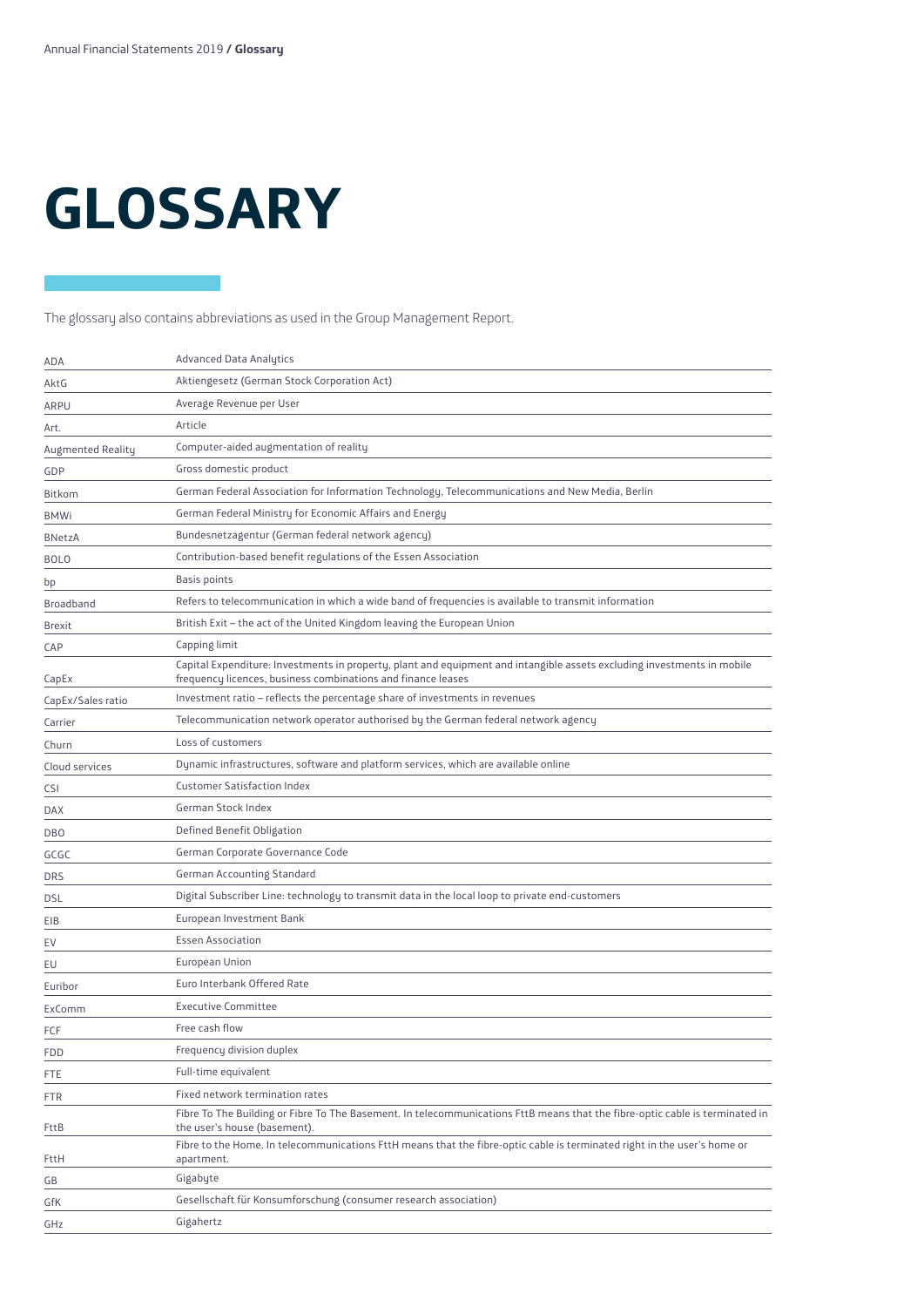| Handset                 | Mobile phone                                                                                                                                                |
|-------------------------|-------------------------------------------------------------------------------------------------------------------------------------------------------------|
| HGB                     | Handelsgesetzbuch (German Commercial Code)                                                                                                                  |
| IAS                     | International Accounting Standards,                                                                                                                         |
| <b>IASB</b>             | International Accounting Standards Board                                                                                                                    |
| IDW                     | Institut der Wirtschaftsprüfer in Deutschland e.V. (Institute of Auditors in Germany), Dusseldorf                                                           |
| <b>IFRS</b>             | International Financial Reporting Standards                                                                                                                 |
| ICS                     | Internal control system                                                                                                                                     |
| loT                     | Internet of Things                                                                                                                                          |
| <b>ISIN</b>             | International Securities Identification Number                                                                                                              |
| IT                      | Information Technology                                                                                                                                      |
| Joint Venture           | A joint agreement under which the parties having joint control have rights to the net assets of the agreement                                               |
| <b>SME</b>              | Small- and medium-sized Enterprises                                                                                                                         |
| KPI                     | Key Performance Indicator                                                                                                                                   |
| <b>KPN</b>              | Koninklijke KPN N.V., The Hague, Netherlands                                                                                                                |
| LTM                     | Last twelve months                                                                                                                                          |
| LTE                     | Long-term evolution: further development of the UMTS/HSPA mobile communications standard                                                                    |
| M2M                     | Machine-to-Machine communication: automatic exchange of information between machines                                                                        |
| MBA                     | Mobile Bitstream Access                                                                                                                                     |
| Mbit                    | Megabit                                                                                                                                                     |
| MHz                     | Megahertz                                                                                                                                                   |
| ms                      | Milliseconds                                                                                                                                                |
| MSR                     | Mobile service revenue                                                                                                                                      |
| <b>MTR</b>              | Mobile network termination rates                                                                                                                            |
| <b>MVNO</b>             | Mobile Virtual Network Operator: Virtual network operator                                                                                                   |
| Net Adds                | Net new customers: New customers for the period less those customers leaving are designated as net additional customers                                     |
| <b>NPS</b>              | Net Promoter Score                                                                                                                                          |
| 02 (Europe) Limited     | 02 (Europe) Limited, Slough, United Kingdom                                                                                                                 |
| O <sub>2</sub> My Handy | Monthly payment model for mobile phones and other devices                                                                                                   |
| 0, Free                 | The O <sub>2</sub> Free data plan allows customers to remain online with speeds of up to 1 Mbit/s even after they have used all of their<br>high-speed data |
| <b>OIBDA</b>            | Operating Income before Depreciation and Amortisation                                                                                                       |
| <b>OpCF</b>             | <b>Operating Cash Flow</b>                                                                                                                                  |
| OTT                     | Over-the-top - IP-based and platform-independent services and application (WhatsApp, Facebook, etc.)                                                        |
| PIP                     | Performance and Investment Plan                                                                                                                             |
| Prepaid/Postpaid        | In contrast to postpaid contracts, prepaid contracts purchase the credit balance in advance without a fixed contractual<br>commitment                       |
| PSP                     | Performance Share Plan                                                                                                                                      |
| Roaming                 | Using a communication device or subscriber identity in a different network other than one's home network                                                    |
| RCF                     | Revolving Credit Facility                                                                                                                                   |
| <b>SIM</b>              | Subscriber Identity Module: a chip card to insert into a mobile phone which identifies the user within the network                                          |
| Smartphone              | Mobile phone with extensive computer and internet functionalities                                                                                           |
| Smart watch             | A mobile device which consists of an electronic watch with additional computer functions, attached to a bracelet.                                           |
| SMS                     | <b>Short Message Service</b>                                                                                                                                |
| SoHo                    | Small office/Home office                                                                                                                                    |

SOX Sarbanes-Oxley Act: US law on improving the reliability of reporting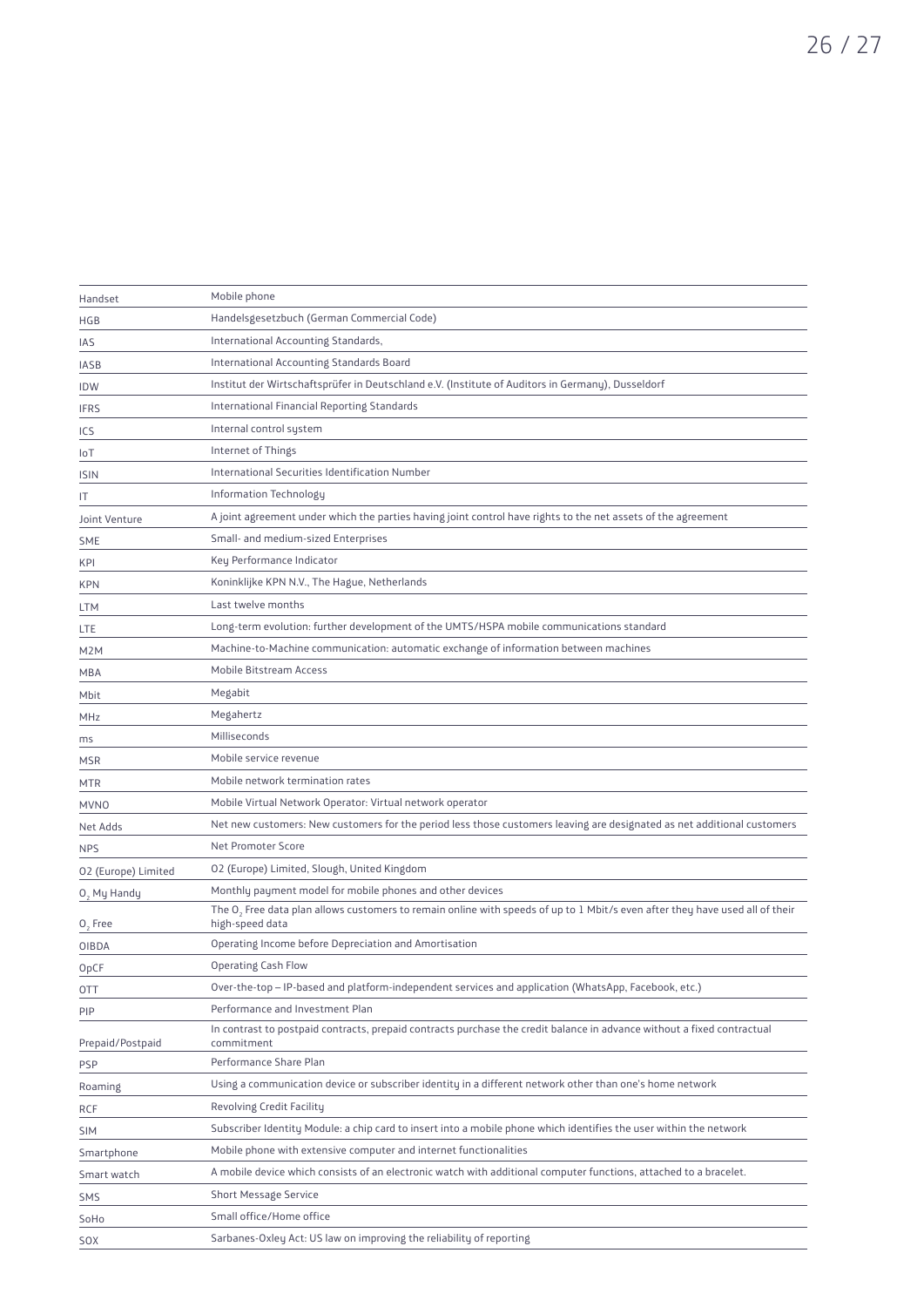| The companies included in the Consolidated Financial Statements of Telefónica Deutschland                                                                                                                        |
|------------------------------------------------------------------------------------------------------------------------------------------------------------------------------------------------------------------|
|                                                                                                                                                                                                                  |
|                                                                                                                                                                                                                  |
| The risk arising from the translation of accounting items at a later reporting date                                                                                                                              |
| Unbundled Local Loop: bridges the distance between the local exchange and the termination point on the customer's                                                                                                |
| Universal Mobile Telecommunications Service: international mobile communications standard of the third generation which<br>unites mobile multimedia and telematics service under the frequency spectrum of 2GHz. |
| Association of Telecommunications and Value-Added Service Providers, Berlin                                                                                                                                      |
|                                                                                                                                                                                                                  |
| Vectoring is a noise-cancelling technology that removes the electro-magnetic interference between lines, enabling higher bit                                                                                     |
|                                                                                                                                                                                                                  |
|                                                                                                                                                                                                                  |
| Wearable computers or wearables are miniature electronic devices that are worn under, with, or on top of clothing                                                                                                |
| Selling services to third parties who sell them to their own end customers either directly or after further processing                                                                                           |
|                                                                                                                                                                                                                  |